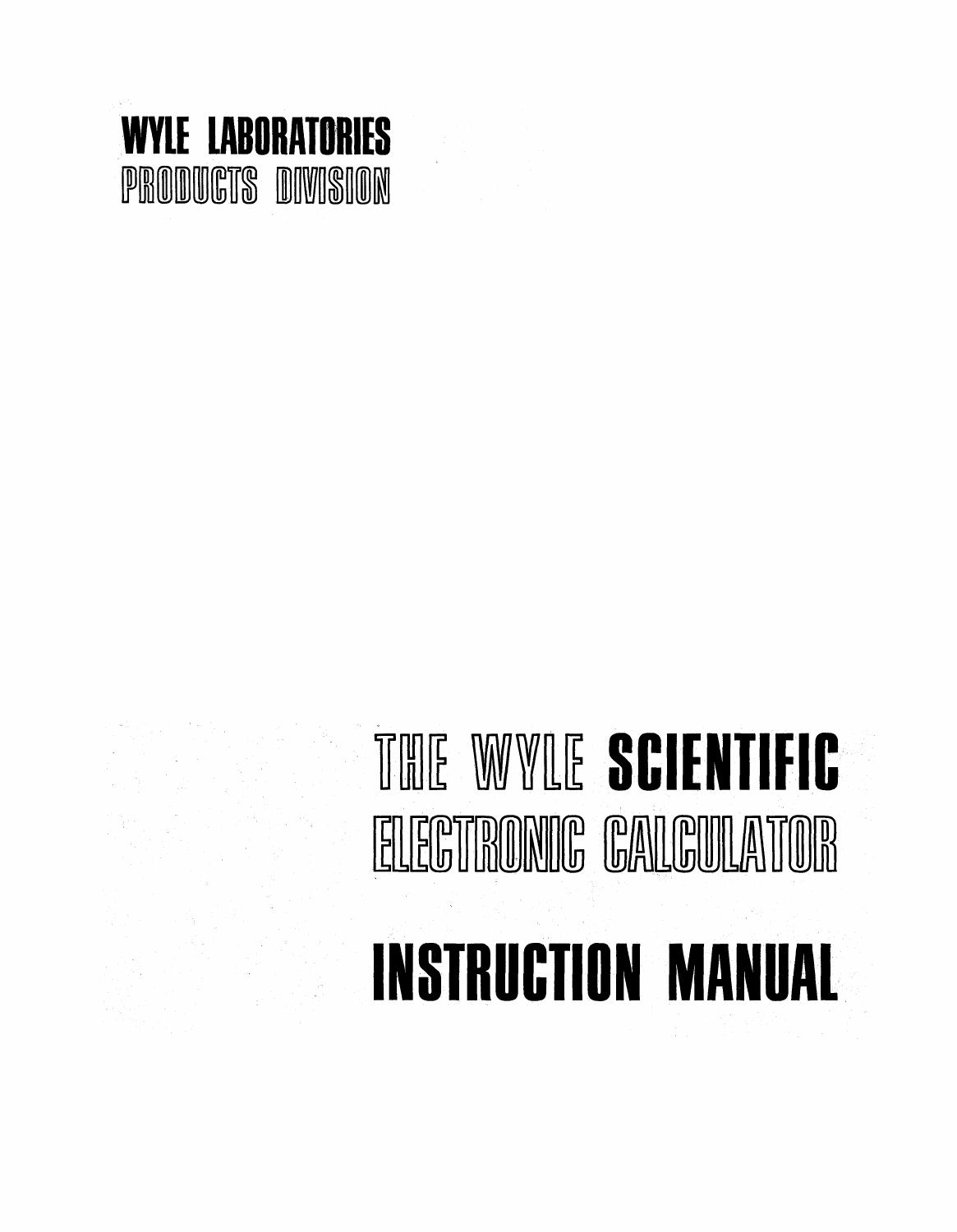# **INTRODUCTION**

The Wyle SCIENTIFIC provides capabilities and features unique in a desk calcvlator. Some of these features are

3 storage registers - There is no need to write down intermediate results or commonly used constants, such numbers can be stored in one of these registers, and recalled at any time when needed.

Automatic decimal alignment - The decimal point is entered at the place where it occurs in the number. The number is positioned automatically. And so are all answers.

Full display of registers - The contents of all registers are displayed. Proof of the number just entered is visible and you don't have to remember where you stored a number or what the number was.

Correction capability - If any digit of a 24-digit number is entered incor-

rectly, you can pick out that digit and correct it.

And there are a great many more features, explained in this manual, that make the Wyle SCIENTIFIC the most flexible and powerful calculator you can use.

In spite of this unusual capability, the operation of the Wyle SCIENTIFIC is easy to learn. Operation is straightforward and requires no complex routines or techniques, even for relatively complex operations. The basic operations can be mastered in minutes.

The purpose of this book is to acquaint you with the basic operations of the Wyle SCIENTIFIC. Each key, each function, and each section of the display is explained in full. These examples demonstrate the possible applications and others will become apparent as you use the machine in day-to-day operations.

All keys and registers are explained in detail in the following pages; however, a general explanation of the keyboard and display will acquaint you with what to look for when operating the SCIENTIFIC and will explain some terms that will be used in the following pages.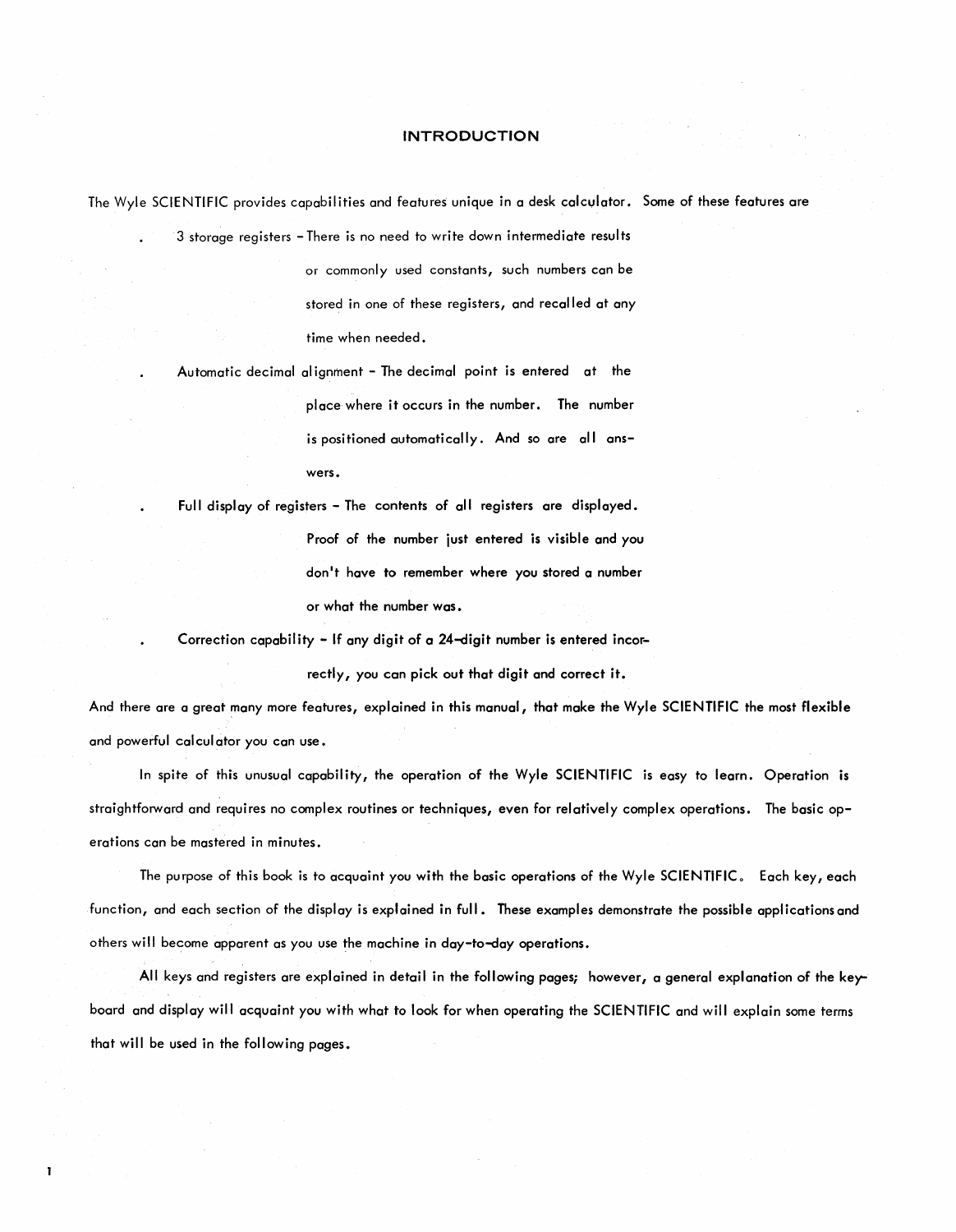# Display

The top line of the display is the Multiplier-Quotient Register, abbreviated MQ. This register is used to hold the multiplier in multiplication operations, the quotient in division operations, and the answer in Square Root operati ons.

The Entry Register holds the multiplicand in multiplication operations, the divisor in division operations, and the minuend in subtraction operations. It is the normal register for data entry and its contents are added to the contents of the Accumulator in the normal addition oper\_ ation.

MQ Register  $\infty$ 414 213 562 373 Entry Register ozivis. am.  $0<$ CEED . expert ACC. Register Storage Reg. 1 ood OG KI OCK) Storage Reg. 2 Storage Reg. 3

Wyle SCIENTIFIC Visual Display

2

The Accumulator Register, abbreviated ACC., is used to hold the original number (radicand) in Square Root operations, the dividend in division operation, and the subtrahend in subtraction operations. The answers to all addition, subtraction, and multiplication operations of all types appear in this register.

The three storage registers are numbered 1, 2 and 3 from top to bottom. Numbers can be transferred to any of these registers from any other register and from any of these registers to any other register. They are used to store constants or intermediate answers which may be required at a later stage in the calculation.

An indicator zero appears on the far left; in the illustration it is shown aligned with the MQ Register. This ineJicates which register has been selected as the FROM register. When the TRANSFER key is depressed, the contents of the register, the FROM register, will automatically be transferred to the TO register.

In one register, one of the 24 digits will appear unusually bright. This is the register selected as the TO register. In the illustration, this is shown as the initial zero of the Accumulator Register. The position which is shown as bright can be moved right or left by the FORWARD SPACE and BACK SPACE keys. The position of the bright digit indicates the next position for number entry. If the number 2 key were depressed, the bright zero would be converted to a 2, and the next zero to the right would become the bright digit.

The operation of these various keys is explained in detail later in this book, as well as the use of these keys to correct erroneous data al ready entered.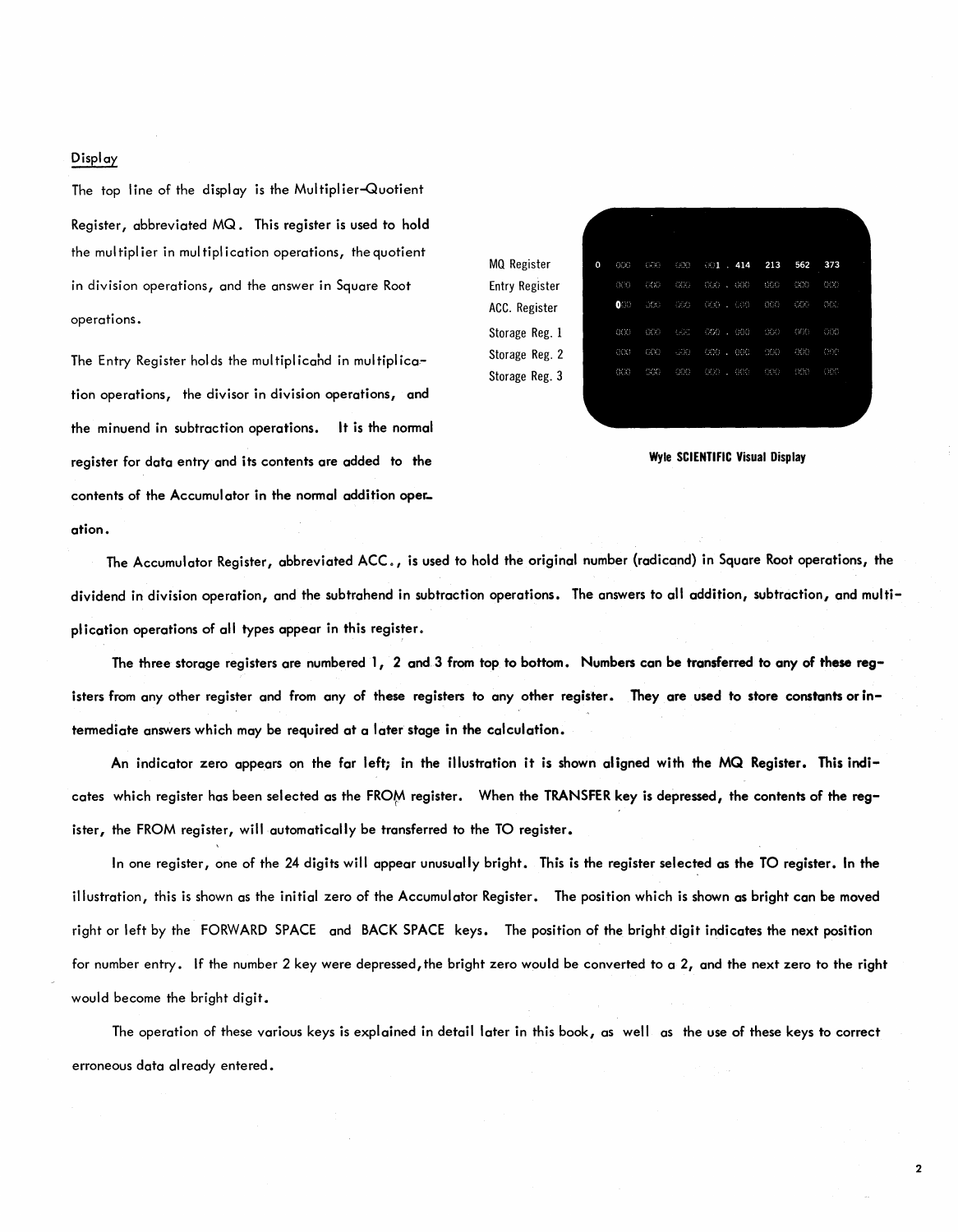# Keyboard

The labeling on the various keys is self-explanatory and the remainder of this book is devoted to illustrating the function and application of the keyboard.

For your convenience the keys are grouped by function. The left hand group of keys controls transfer operations, the central group of keys control data entry, and the right hand group of keys control arithmetic operations.

A quick reference list of the basic calculator commands and operations is given on the back cover. Since the notation is used in other places throughout the book, it is explained in the following paragraphs.

As an example, consider the following "shorthand" nota-

tion

 $(Entry) + (Acc.) - (Acc.)$ 

This is read as: The contents of the Entry Register are added to the contents of the Accumulator Register and the results appear in the Accumulator Register. In summary

(Entry) is read as "Contents of the Entry Register"

Entry is read as "The Entry Register"

Some additional examples will further clarify this system of no- $\frac{1}{2}$  reg  $\frac{1}{2}$  REG 1 REG 1 REG 1

- (MQ) x (Entry)  $\rightarrow$  Acc. is read "Contents of the MQ Register are multiplied by the contents of the Entry Register and the results appear in the Accumulator Register."
- $(Entry) \rightarrow R1$  is read "Contents of the Entry Register are transferred to the Storage Register 1."
- $(Acc)$  (Entry)  $\rightarrow$  Acc. is read "Contents of the Entry Register are subtracted from the contents of the Accumulator Register and the difference appears in the Accumulator Register.<sup>"</sup>

| ÷<br>MQ            | МQ                                           |    |                         | <b>FWD</b>                   |  | <b>BACK</b>             | 52          | <b>SHIFT</b>            | <b>SHIFT</b>                 |                    |
|--------------------|----------------------------------------------|----|-------------------------|------------------------------|--|-------------------------|-------------|-------------------------|------------------------------|--------------------|
| 77<br><b>ENTRY</b> | <b>ENTRY</b>                                 | ż. |                         | <b>SPACE</b><br><b>SPACE</b> |  |                         |             |                         |                              | ¥.                 |
|                    |                                              |    | $\mathcal{O}(\epsilon)$ |                              |  |                         | $\sim 12.5$ | <b>SUB</b>              | <b>MULT</b>                  |                    |
| <b>ACC</b>         | <b>ACC</b>                                   |    | 7                       | 8                            |  | 9                       |             |                         | <b>MULT</b><br>$+$           | ÷                  |
| REG 1              | REG 1                                        |    | 4                       | 5                            |  | 6                       |             | <b>ADD</b><br>$\ddot{}$ | - 14                         |                    |
| REG <sub>2</sub>   | REG <sub>2</sub>                             |    | s.                      |                              |  |                         |             |                         | CLEAR & MULT                 |                    |
| REG <sub>3</sub>   | REG <sub>3</sub>                             |    | 1                       | 2                            |  | $\overline{\mathbf{3}}$ |             |                         | <b>CLEAR</b><br><b>ENTRY</b> | <b>CLEAR</b><br>MQ |
|                    | <b>TRANSFER</b><br>$FROM \longrightarrow TO$ |    | $\mathbf o$             |                              |  |                         | УÝ.         |                         | <b>CLEAR</b><br><b>ACC</b>   |                    |

Wyle SCIENTIFIC Keyboard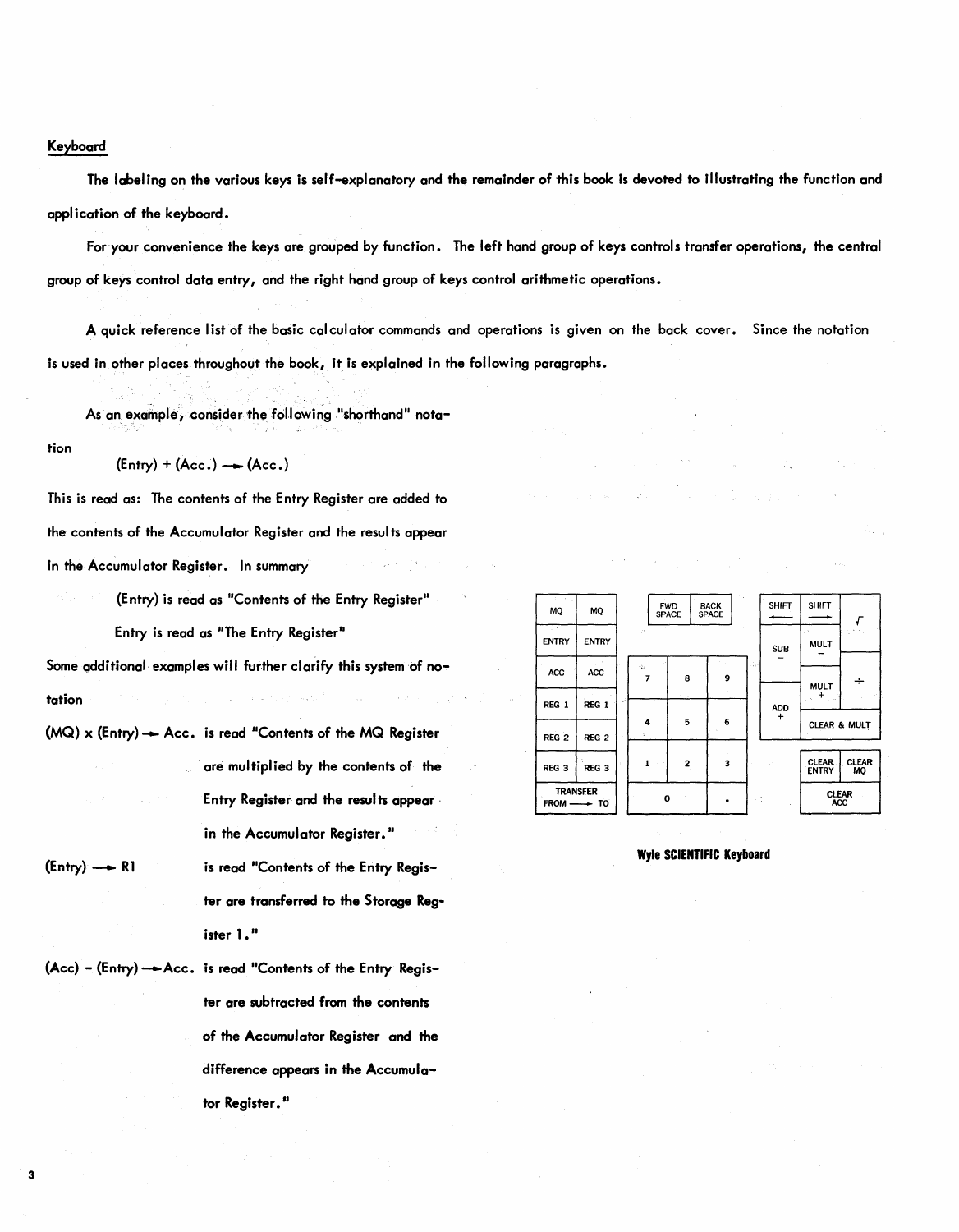# BASIC OPERATIONS

The following pages describe the basic operations of the Wyle SCIENTIFIC calculator. These are not the arithmetic operations but those operations which allow you to enter numbers into the registers, rearrange the contents of the registers, and prepare the machine for arithmetic operations.

# 1. Data Transfer Operations

Six FROM keys and six TO keys, all located on the left hand side of the keyboard, define the data transfer operations (FROM a selected register TO a selected register). The actual transfer is initiate d by the TRANSFER key, located below the TO and FROM keys.

# Exercise 1

| Depress | FROM MQ     |            |
|---------|-------------|------------|
|         |             | FROM ENTRY |
|         | FROM ACC    |            |
|         | <b>FROM</b> | R1         |
|         | <b>FROM</b> | R2         |
|         | FROM        | R3         |

Note the position of the FROM marker at each step (the indicator located at the left hand side of the display).

| Depress | TO                  | МQ             |
|---------|---------------------|----------------|
|         | TO                  | <b>ENTRY</b>   |
|         | TO                  | <b>ACC</b>     |
|         | TO<br>$\rightarrow$ | R۱             |
|         | TO                  | R <sub>2</sub> |
|         | TO                  | R3             |

Note the position of the TO marker at each step (the bright digit of the register contents).

(Further transfer exercises are given after the expla~ ation of the Data Entry.)



KEYBOARD NO. 1

|                       |                |        | FROM Marker |        |                 |   |
|-----------------------|----------------|--------|-------------|--------|-----------------|---|
| <b>DISPLAY NO. 1</b>  |                |        |             |        |                 |   |
| <b>MQ Register</b>    | 600<br>Ω       | COO    | (303)       | (300)  | <b>OCK3</b>     | ť |
| <b>Entry Register</b> | OC CO          | OOG.   | @00         |        | $000$ . $000$   | ť |
| ACC. Register         | 0 <sub>0</sub> | OCK)   | OGY)        |        | 000 . 000       | ť |
| Storage Reg. 1        | OO)            | 000    | GO 3        | GCK3   | . 00            | ť |
| Storage Reg. 2        | O(30)          | O(100) | COO.        | CKED . | - 000           | ¢ |
| Storage Reg. 3        | 000            | OOO -  | 000         | C(X)   | $\sim$ $\alpha$ | ť |
|                       |                |        |             |        |                 |   |
|                       |                |        |             |        |                 |   |
|                       |                |        |             |        |                 |   |

'--\_ ........ TO Marker

Exercise 1

 $000$ 

 $3233$ 

 $000$ 

 $_{\alpha}$ 

OO.

 $000$  $\infty$ 

 $\infty$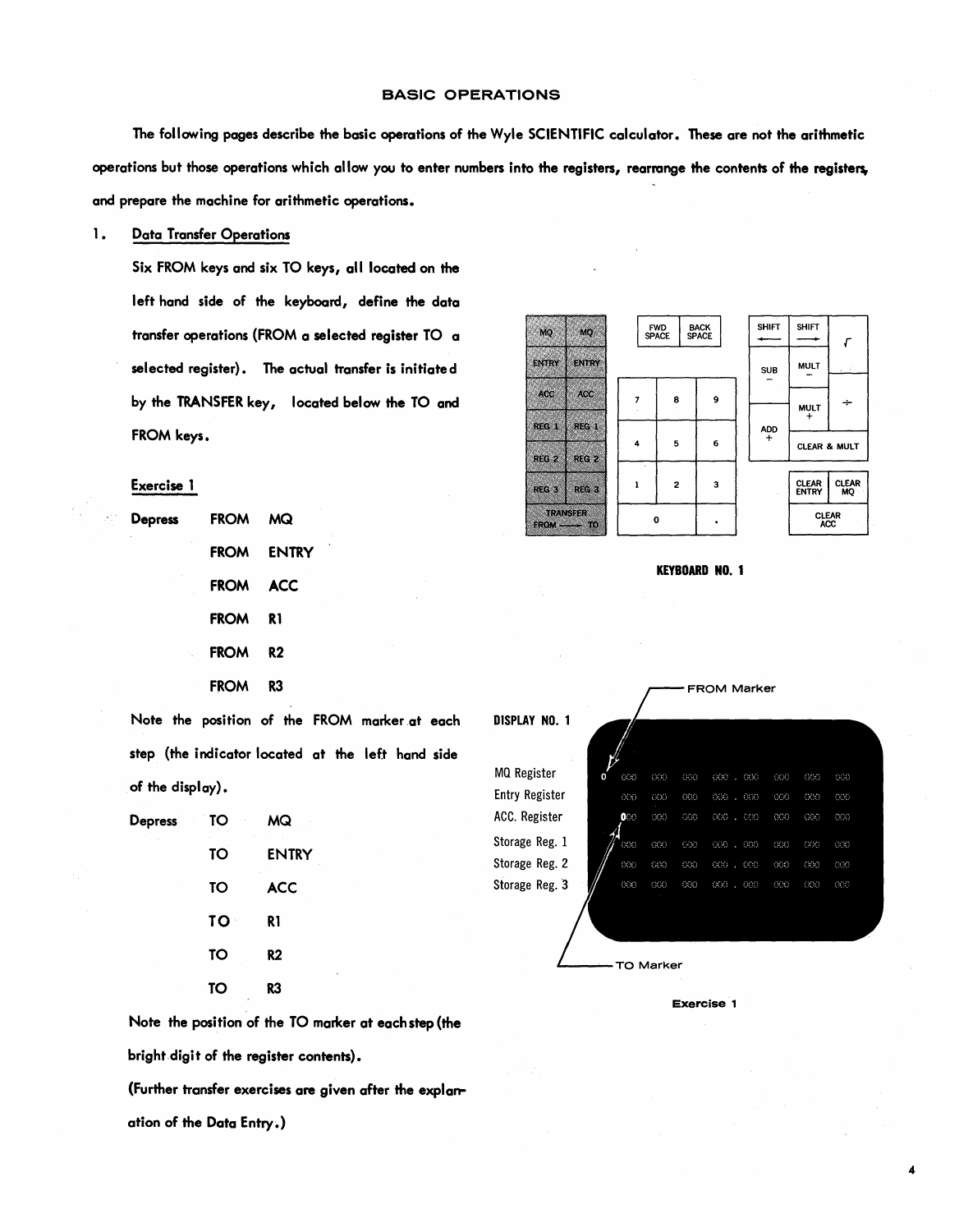# 2. Clearing the Registers

The three arithmetic registers (MQ, ENTRY, ACC.) are cleared, that is, the contents are el iminated by means of the three keys located in the lower right hand section of the keyboard. These are labeled

| CLEAR        | ENTRY |
|--------------|-------|
| <b>CLEAR</b> | MQ    |
| <b>CLEAR</b> | ACC   |

and each key eliminates all data in the corresponding register.

To clear Registers 1, 2 and 3, TRANSFER TO the selected register from some other register which is al ready cleared.

# Exercise 2

| Depress | <b>CLEAR</b> | MQ.         |
|---------|--------------|-------------|
|         |              | CLEAR ENTRY |
|         | CLEAR ACC.   |             |

Note that the contents of all three registers are elim-

| <b>Ingted</b> |  |
|---------------|--|

Depress FROM ACC. TO REG. 1 TRANSFER

Note that Register 1 is now cleared.

| <b>Depress</b> | TO | REG.2 |
|----------------|----|-------|
|                |    |       |

- TO REG. 3
- TRANSFER

Note that all six registers are now cleared. These operations should be perfonned slowly so that the marker positions can be noted.

| MQ                                           | MQ               |  |              | <b>FWD</b><br><b>BACK</b><br><b>SPACE</b><br><b>SPACE</b> |  |   |  | SHI                  |
|----------------------------------------------|------------------|--|--------------|-----------------------------------------------------------|--|---|--|----------------------|
| <b>ENTRY</b>                                 | <b>ENTRY</b>     |  |              |                                                           |  |   |  | SL                   |
| <b>ACC</b>                                   | ACC              |  |              | 8                                                         |  | 9 |  | i.                   |
| REG 1                                        | REG 1            |  |              |                                                           |  |   |  | AD<br>$\overline{1}$ |
| REG <sub>2</sub>                             | REG <sub>2</sub> |  | 4            | 5                                                         |  | 6 |  |                      |
| REG <sub>3</sub>                             | REG <sub>3</sub> |  | $\mathbf{1}$ | $\overline{\mathbf{c}}$                                   |  | 3 |  |                      |
| <b>TRANSFER</b><br>$FROM \longrightarrow TO$ |                  |  |              | 0                                                         |  |   |  |                      |

| <b>SHIFT</b> | SHIFT                   |                    |  |  |  |  |
|--------------|-------------------------|--------------------|--|--|--|--|
| <b>SUB</b>   | MULT                    |                    |  |  |  |  |
|              | <b>MULT</b>             |                    |  |  |  |  |
| ADD          | ÷                       |                    |  |  |  |  |
| $\ddot{}$    | CLEAR & MULT            |                    |  |  |  |  |
|              | CLEAR  <br><b>ENTRY</b> | <b>CLEAR</b><br>MO |  |  |  |  |
|              | <b>CLEAR</b><br>ACC     |                    |  |  |  |  |

# KEYBOARD NO. 2

| DISPLAY<br>NO. 2      |   |             |      |      |            |            |      |     |     |
|-----------------------|---|-------------|------|------|------------|------------|------|-----|-----|
| <b>MQ Register</b>    |   | 000         | 000  | COO  | 000        | COO        | 000  | 000 | COO |
| <b>Entry Register</b> |   | OG S        | CKKR | COO  | C(X)<br>×  | P.<br>OOS: | OCO. | COO | COO |
| ACC. Register         | 0 | <b>OGED</b> | OGG  | 000  | (300)<br>× | -0320      | CO.  | CO. | COO |
| Storage Reg. 1        |   | <b>O</b> CO | COO  | COO. | 000        | . COO      | COD. | OOO | COO |
| Storage Reg. 2        |   | OOS:        | 000  | OOO  | OCK) .     | COO        | 000  | COO | 000 |
| Storage Reg. 3        |   | OOO         | OGO. | OOO. | 000 . 000  |            | COO  | COO | OOO |
|                       |   |             |      |      |            |            |      |     |     |

Exercise 2: TO and FROM Markers for transferring zeros from TRANSFER ACC to REG. 1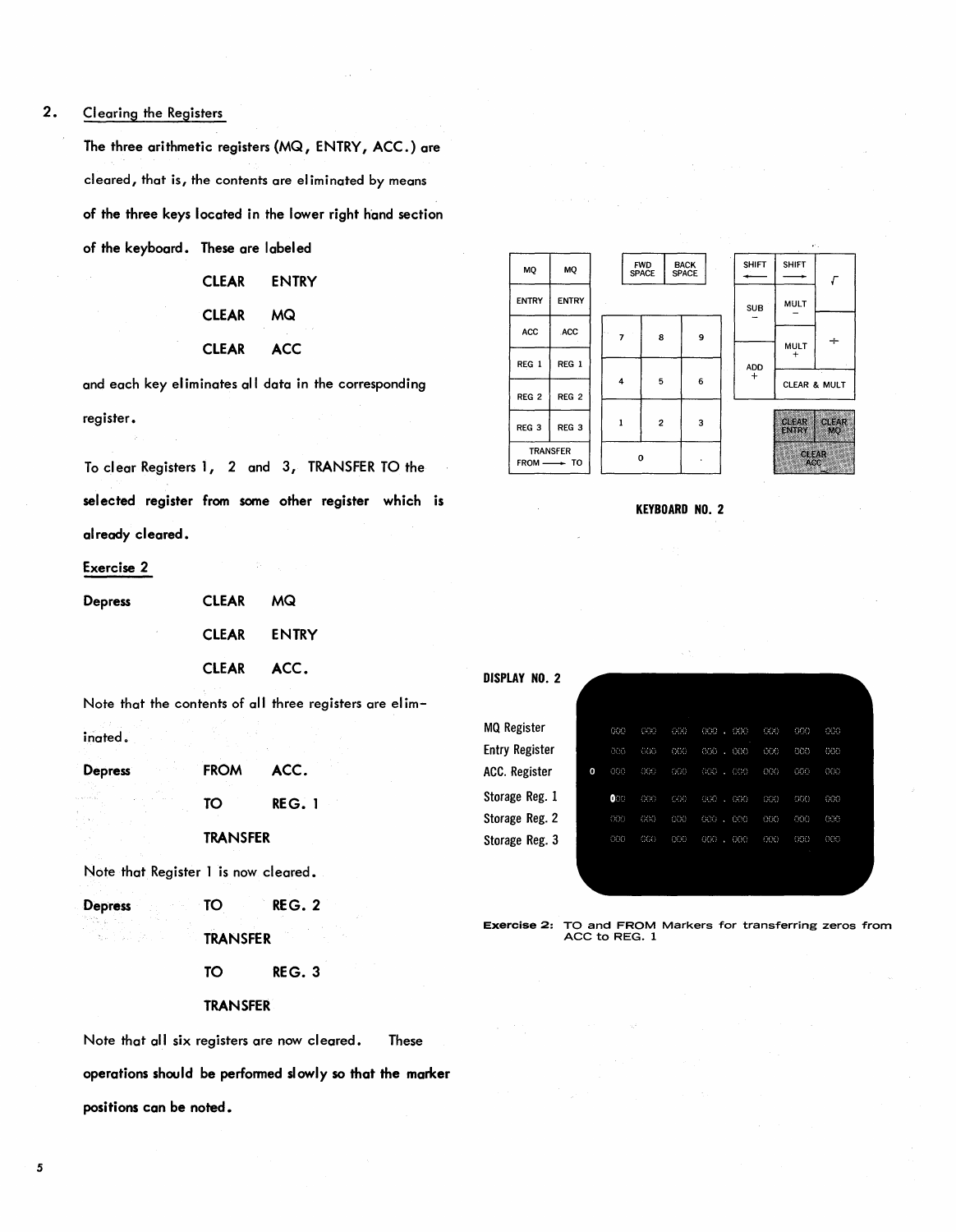# 3. Data Entry

Numerical data is entered via the numerical keys located in the center of the keyboard. Data will appear in the selected TO register. The TO register is identified by the TO marker and the position of this marker indicates the position where the next digit will be entered.

Numbers are entered exactly as read, including the decimal point. As an example, the following steps:

| <b>Depress</b> | 4 KEY                                   |
|----------------|-----------------------------------------|
|                | 3 KEY                                   |
|                | 5 KEY                                   |
|                | <b>DECIMAL POINT (.) KEY</b>            |
|                | 0 KEY                                   |
|                | 1 KEY                                   |
|                | 4 KEY                                   |
|                | $12E \t014$ in the solected TO resistor |

SHIFT <br> *r* FWD<br>SPACE **BACK<br>SPACE** SHIFT<br>—— MQ MQ ENTRY ENTRY **MULT** SUB - ACC ACC ż 8 9 ├  $\div$ MULT +  $REG 1 | REG 1$ ADD + 4 é.  $\ddot{\phantom{a}}$ CLEAR & MULT REG 2 REG 2 CLEAR CLEAR ď  $\overline{c}$ ۷ REG  $3$  REG  $3$ TRANSFER ó CLEAR ACC FROM-

# KEYBOARD NO. "3

| <b>DISPLAY</b><br>NO. 3 |   |      |      |      |                     |                                  |      |            |  |
|-------------------------|---|------|------|------|---------------------|----------------------------------|------|------------|--|
|                         |   |      |      |      |                     |                                  |      |            |  |
| MQ Register             |   | OO)  | CO.  | COO  | 000                 | 000<br>COD                       | O(3) | OOO        |  |
| <b>Entry Register</b>   |   | CO   | C(X) | O(X) | O <sub>2</sub><br>× | $\mathbf{O}(\mathbb{R})$<br>OG O | OOO  | COO        |  |
| ACC. Register           | 0 | 000  | 000  | 000  | CEE                 | 000<br>000                       | 000  | <b>OGG</b> |  |
| Storage Reg. 1          |   | COO  | COO  | COO  | 000                 | COO<br>GCK0                      | 000  | COO        |  |
| Storage Reg. 2          |   | CKN3 | COO  | OOO  | OGO.                | 000<br>COO                       | 000  | OOO        |  |
| Storage Reg. 3          |   | O(0) | 000  | OOO  | OO)                 | COO<br>OOO                       | OGC. | OCC.       |  |
|                         |   |      |      |      |                     |                                  |      |            |  |
|                         |   |      |      |      |                     |                                  |      |            |  |

Exercise 3: Number 2. entered into ENTRY Register

6

will place 435.014 in the selected TO register, properly al igned about the preselected decimal point.

# Exercise 3

| Depress | ÷. | $\mathcal{C}_{\mathcal{C}}$ | <b>TO ENTRY</b> |
|---------|----|-----------------------------|-----------------|
|         |    |                             | 2               |
|         |    |                             | (.)             |

Note position of number 2 in ENTRY REGISTER.

Depress TO ACC.

(.) 2

Note position of number .2 in ACC. REGISTER.

Depress TOMQ 2

(.) Note position of the digit 2 in the various registers and the fact that the TO marker indicates the position of the next

digit to be entered.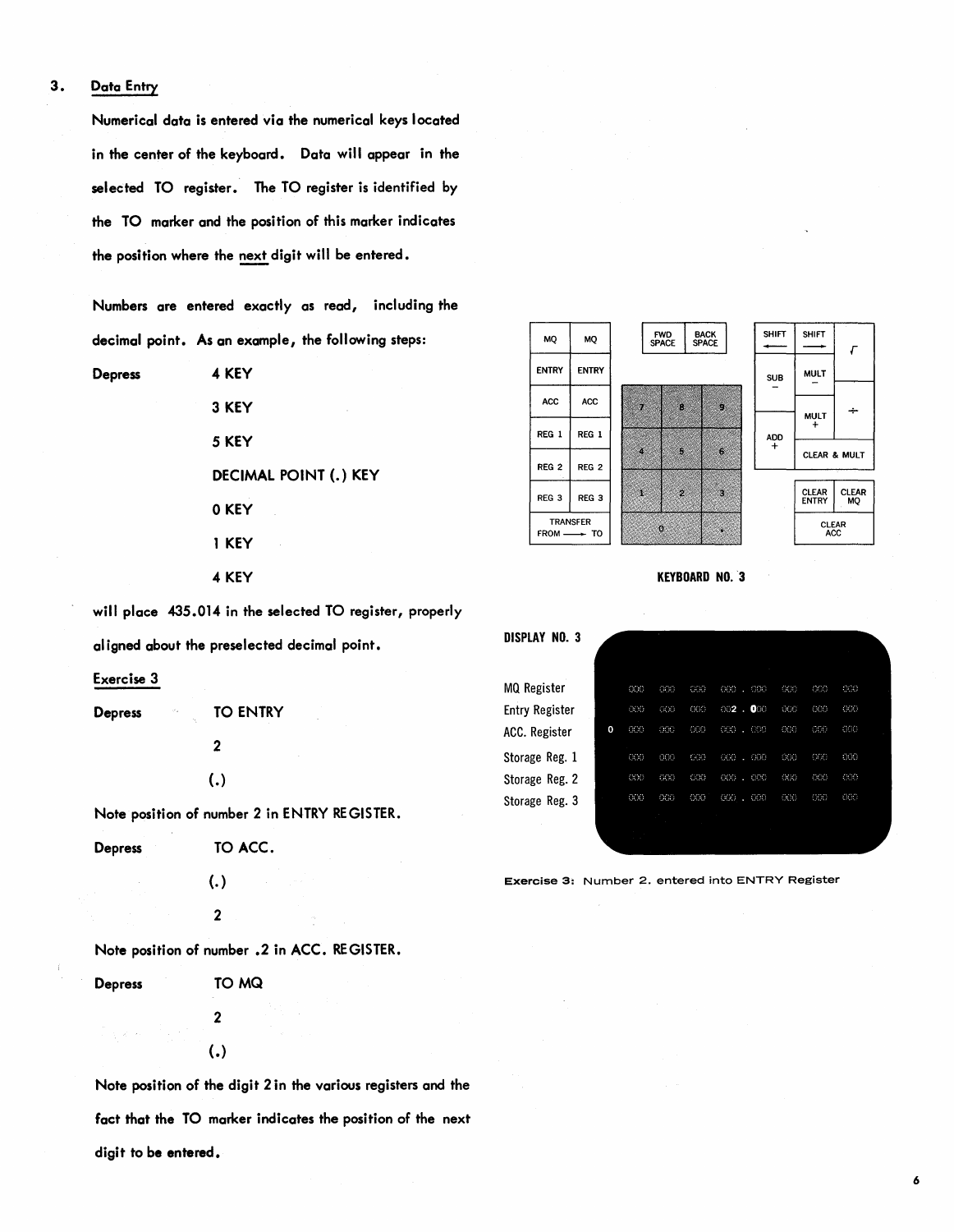# Exercise 4

| Depress        | <b>CLEAR MQ</b>      |
|----------------|----------------------|
|                | <b>CLEAR ENTRY</b>   |
|                | <b>CLEAR ACC</b>     |
|                | <b>TO ENTRY</b>      |
|                | <b>ENTER 123.456</b> |
|                | <b>FROM ENTRY</b>    |
|                | TO ACC.              |
| <b>Depress</b> | <b>TRANSFER</b>      |
| t F            | TO REG. 1            |
|                | <b>TRANSFER</b>      |

Perform this series of operations slowly, noting the positions of the TO marker and FROM marker. Learning to interpret the status of the machine from the positions of these markers can save time and unnecessary operations.

# 4. FORWARD and BACK Space

The FORWARD and BACK space keys, located in the top center section of the keyboard, position the TO marker one digit at a time. This enables you to correct an erroneous entry without re-entering the data.

# Exercise 5

Clear all Registers

| <b>Depress</b> | <b>TO ENTRY</b> |
|----------------|-----------------|
|                |                 |

Enter 999.999

Depress FORWARD space 5 times

Depress BACK space 7 times

Note the position of the TO marker as the Forward space and Back space keys are depressed.

Now, enter the digit 5. (Do not depress the decimal point key.} Note that the number which was intensified has changed to 5 and the next digit is now the bright position.

## DISPLAY NO. 4 MQ Register oo.  $\mathcal{O}(\mathbb{R})$ Entry Register  $\circ$ ock. 456  $000$ ACC. Register .<br>G  $000$ Storage Reg. 1  $COO$ Storage Reg. 2  $000$ Storage Reg. 3

Exercise 4: Prior to first transfer operation

| MQ               | MQ                                           |                | <b>FWD</b><br><b>SPACE</b> | <b>BACK</b><br><b>SPACE</b> | <b>SHIFT</b> | <b>SHIFT</b> |                              |                    |
|------------------|----------------------------------------------|----------------|----------------------------|-----------------------------|--------------|--------------|------------------------------|--------------------|
| <b>ENTRY</b>     | <b>ENTRY</b>                                 |                |                            |                             |              | <b>SUB</b>   | <b>MULT</b>                  |                    |
| <b>ACC</b>       | ACC                                          | $\overline{z}$ | 8                          | 9                           |              |              | <b>MULT</b>                  | ÷                  |
| REG 1            | REG 1                                        |                |                            |                             |              | <b>ADD</b>   | $\ddot{}$                    |                    |
| REG <sub>2</sub> | REG <sub>2</sub>                             | $\ddot{a}$     | 5                          | 6                           |              | $+$          | <b>CLEAR &amp; MULT</b>      |                    |
| REG <sub>3</sub> | REG <sub>3</sub>                             | $\mathbf{1}$   | $\overline{2}$             | 3                           |              |              | <b>CLEAR</b><br><b>ENTRY</b> | <b>CLEAR</b><br>MQ |
|                  | <b>TRANSFER</b><br>$FROM \longrightarrow TO$ | $\Omega$       |                            |                             |              |              | CLEAR<br>ACC <sup>®</sup>    |                    |

# KEYBOARD NO. 4

| DISPLAY NO. 5         |   |      |       |      |           |            |             |      |     |
|-----------------------|---|------|-------|------|-----------|------------|-------------|------|-----|
|                       |   |      |       |      |           |            |             |      |     |
| <b>MQ Register</b>    |   | O(2) | (300) | OOO  | OOO.<br>× | COL        | COO         | OGC. | 000 |
| <b>Entry Register</b> |   | 000  | CKKG  | OGG3 | 999       | 999        | COO         | COO  | COO |
| ACC. Register         | 0 | OOO  | 000   | COO  | CERS:     | 000        | OOO         | COD. | COO |
| Storage Reg. 1        |   | COO  | 000   | 600  | GCO.<br>÷ | 000        | COO         | COO  | OOO |
| Storage Reg. 2        |   | OCK3 | COO   | 000  | 000       | 000        | 000         | OOD  | 000 |
| Storage Reg. 3        |   | OGK) | CCO   | OGG  | OORB      | <b>OOO</b> | <b>OCKD</b> | COO  | 000 |
|                       |   |      |       |      |           |            |             |      |     |
|                       |   |      |       |      |           |            |             |      |     |

Exercise 5: Prior to entering digit 5 in place of digit 9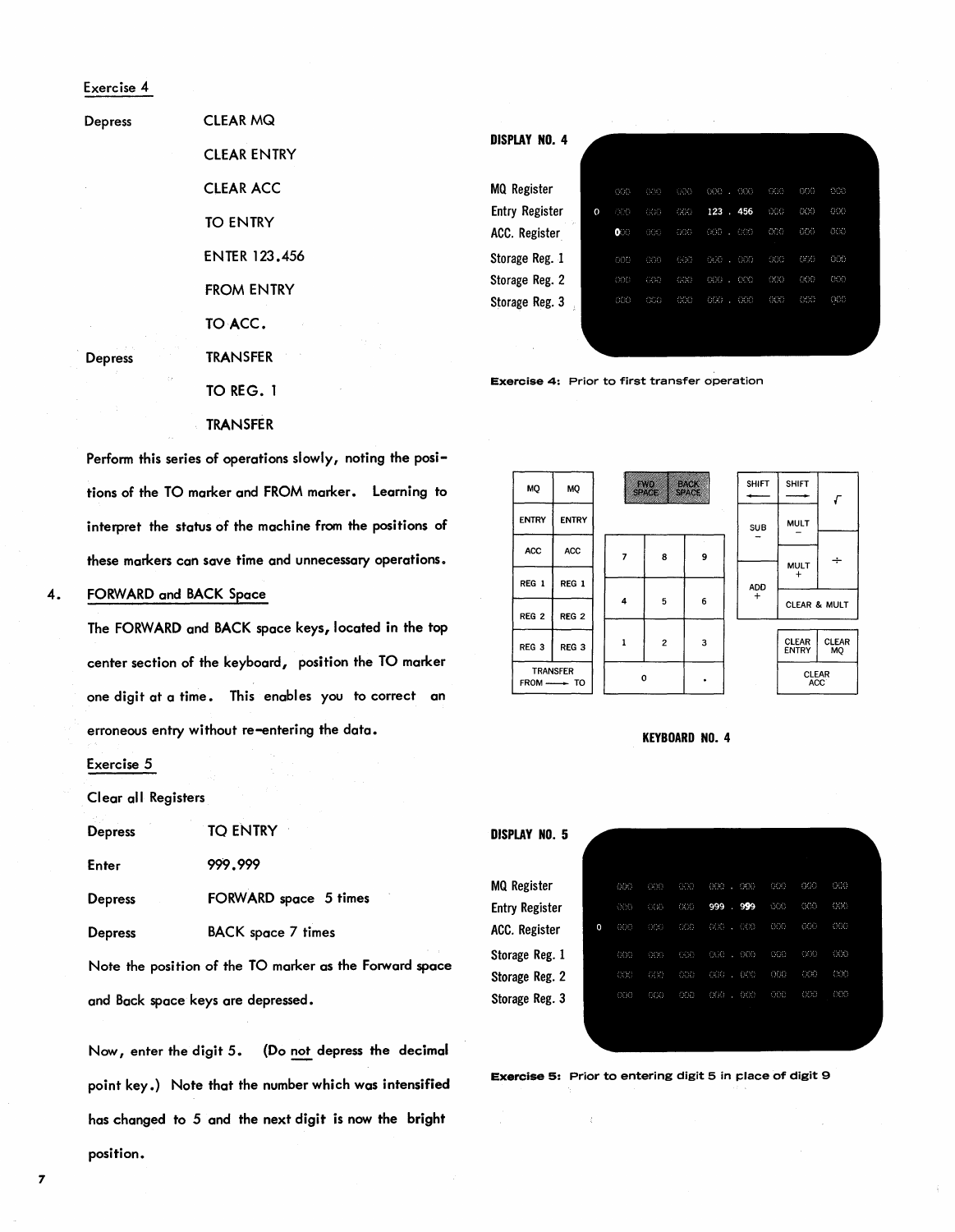# 5. Shift Left and Shift Right

These keys move the entire number in the selected TO register to either the left or right, one space each time the keys are depressed.

Exercise 6

Enter 1.25 in Reg. 3

Depress SHIFT LEFT five times

Depress SHIFT RIGHT six times

Perform these operations slowly and note the change of position of the number in Register 3.

# 6. Decimal Point

The Wyle SCIENTIFIC handles the decimal point automatically; however, as a convenience, the decimal point may be positioned in steps of three digits. This permits calculations using numbers through the range between a 3-digit whole number with a 21-digit fraction and a 21-digit whole number with a 3-digit fraction.

# Exercise 7

Rotate the decimal point switch so decimal point moves throughout its range. Return to mid-point position 12, and leave in this position. The decimal point switch is located at the bottom of the case, directly beneath the display.



KEYBOARD NO. 5



Exercise 6: At end of SHIFT LEFT operations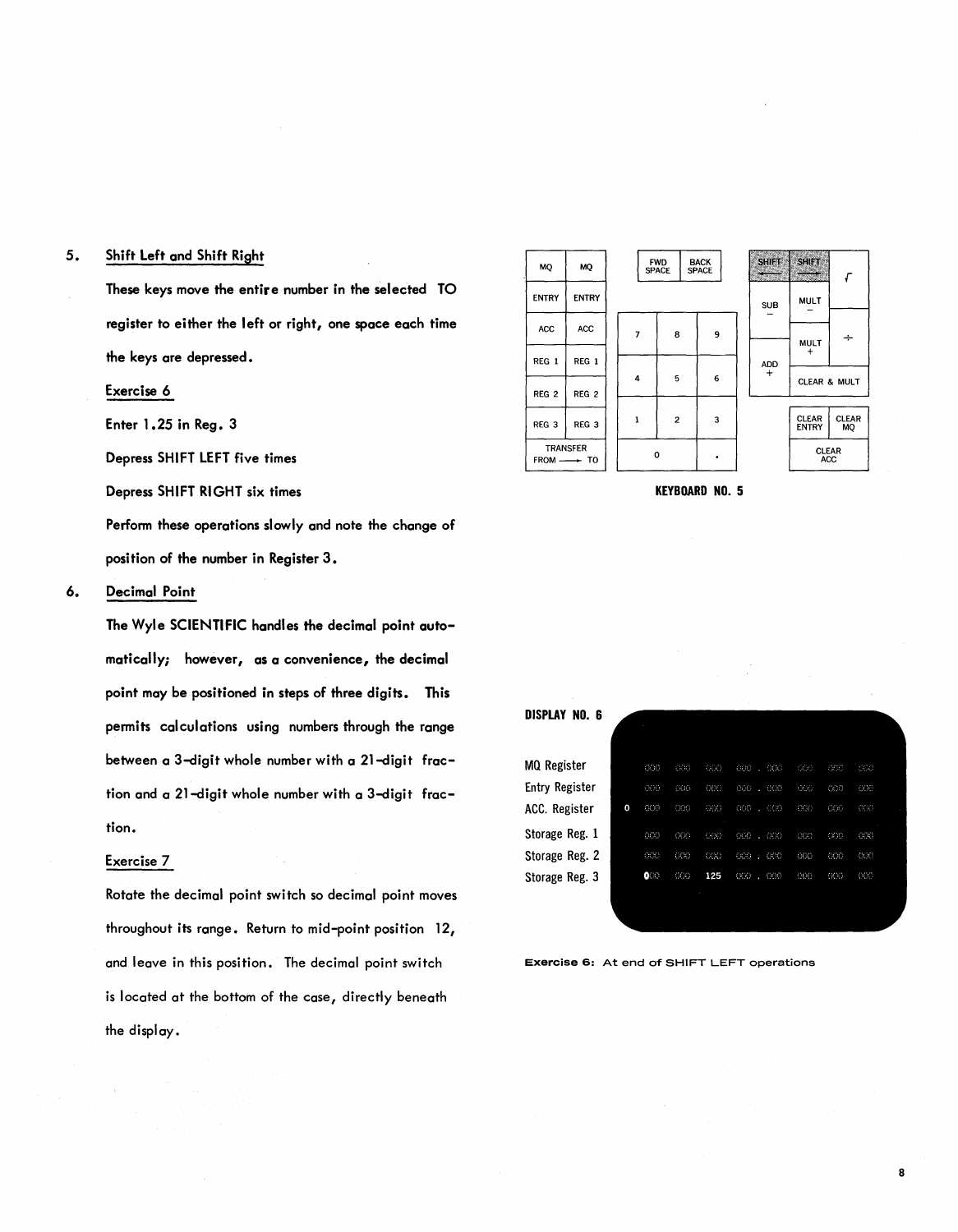# MATHEMATICAL OPERATIONS

The next section describes the arithmetic operations; the steps used in actual calculations. Before studying these operations you should be fully acquainted with the basic manipulations described in the preceding section.

# 7. Addition

When the ADD (+) key is depressed, the contents of the ENTRY register are added to the contents of the ACCU-MULA TOR. The sum appears in the ACCUMULATOR. In symbolic notation:

 $(Entry) + (Acc) \longrightarrow ACC$ 

Exercise 8 .

Clear all Registers

| Depress        | TO ENTRY  |
|----------------|-----------|
| Enter          | 12.       |
| <b>Depress</b> | $ADD (+)$ |

(12 + 0 appears in ACC.)

Enter 13.

Depress ADD (+)

Note that the sum (25) appears in the ACC.

# 8. Subtraction

When the SUB key is depressed, the contents of the ENTRY register are subtracted from the contents of the ACCUMULA TOR register and the difference appears in the ACCUMULATOR. In symbolic notation:

$$
(Acc) - (Entry) \longrightarrow ACC.
$$

# Exercise 9

Do NOT clear registers. Retain all answers from pre -

vious exercises. (25 in ACC.)

Enter 18.

Depress SUB (-) key

Note:  $25 - 18 = 7$  appears in ACC.



# KEYBOARD NO. 6

DISPLAY NO. 7

| <b>MQ</b> Register    |          | OOO  | GCK3 | 000                       | COO.  | 000                 | COO | CK30 | COD.        |  |
|-----------------------|----------|------|------|---------------------------|-------|---------------------|-----|------|-------------|--|
| <b>Entry Register</b> |          | 000  | 000  | <b>OOO</b>                | 013   | 0 <sub>0</sub><br>× | OOD | 000  | COO         |  |
| ACC. Register         | $\Omega$ | 000  | 000  | OGS3                      |       | $012$ . $000$       | 000 | COD. | <b>CKKP</b> |  |
| Storage Reg. 1        |          | 000  | COO  | $\mathcal{C}(\mathbb{R})$ | COO.  | -000<br>٠           | COO | CO.  | CKXX        |  |
| Storage Reg. 2        |          | OCK3 | O(X) | 000                       | OO)   | COO<br>÷            | COO | COO  | 000         |  |
| Storage Reg. 3        |          | COO  | OGC) | 000                       | O(30) | 000<br>×.           | COO | 000  | 000         |  |
|                       |          |      |      |                           |       |                     |     |      |             |  |
|                       |          |      |      |                           |       |                     |     |      |             |  |

Exercise 8: Prior to depressing ADD (+) Key







**MQ Registe** Entry Regi **ACC. Regis** Storage Re Storage Re Storage Re

| er    |   | O(10) |             |       | $000 - 000 - 000$ , $000$                   | (実質)         | O(30) | -000        |
|-------|---|-------|-------------|-------|---------------------------------------------|--------------|-------|-------------|
| ster  |   | COO.  | <b>CROO</b> |       | $000 - 018$ , $000 - 000$                   |              | OCK)  | <b>CER)</b> |
| ster  | 0 | COO.  | $-0000$     |       | $000 - 025$ . $000$<br><b>Contractor</b>    | $-$ 0.00 $-$ | COO-  | <b>OGS</b>  |
| .g. 1 |   | GOO.  | COO.        |       | $(300 - 000 - 000)$                         | $-0.000$     | 000   | COO         |
| g. 2  |   | OOO - | - GCK)      | - 600 | $-000$ , $000$ $-000$ $-000$ $-000$         |              |       |             |
| y. 3  |   |       |             |       | $000 - 000 - 000 - 000$ , $000 - 000 - 000$ |              |       | - 830       |
|       |   |       |             |       |                                             |              |       |             |
|       |   |       |             |       |                                             |              |       |             |

Exercise 9: Prior to depressing SUBTRACT (-) Key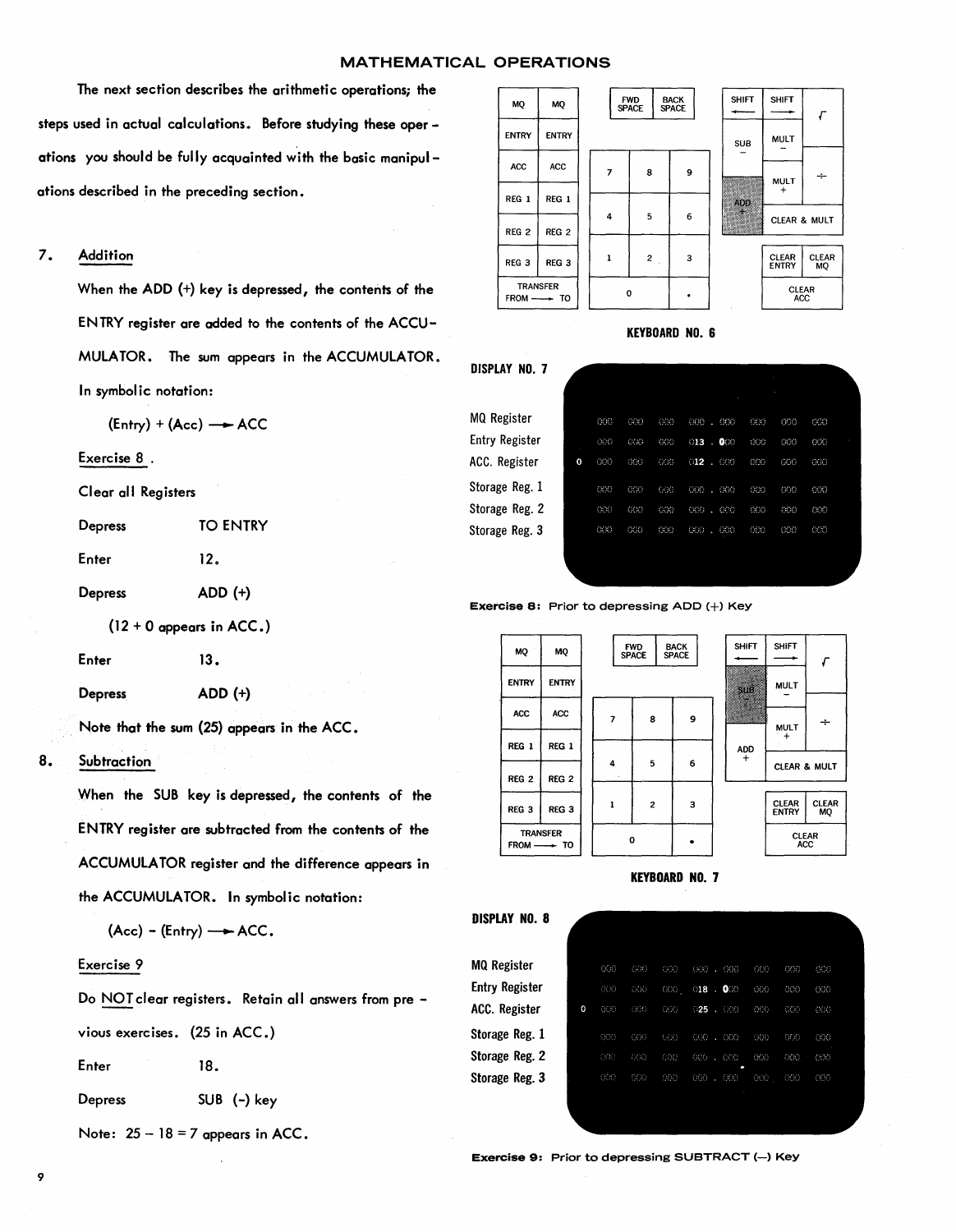| MQ               | MQ                                           |                | <b>FWD</b><br><b>SPACE</b> |  | <b>BACK</b><br><b>SPACE</b> |  | <b>SHIFT</b> | <b>SHIFT</b>                                 |                    |
|------------------|----------------------------------------------|----------------|----------------------------|--|-----------------------------|--|--------------|----------------------------------------------|--------------------|
| <b>ENTRY</b>     | <b>ENTRY</b>                                 |                |                            |  |                             |  | <b>SUB</b>   | <b>MULT</b>                                  |                    |
| ACC              | <b>ACC</b>                                   | $\overline{7}$ | 8                          |  | 9                           |  |              | <b>MULT</b>                                  | ÷                  |
| REG 1            | REG 1                                        |                |                            |  |                             |  | ADD          | $\ddot{}$<br><b>WAS ARRESTED FOR ASSAULT</b> |                    |
| REG <sub>2</sub> | REG <sub>2</sub>                             | 5<br>4         |                            |  | 6                           |  | $^{+}$       | <b>CLEAR &amp; MULT</b>                      |                    |
| REG <sub>3</sub> | REG <sub>3</sub>                             | $\mathbf{1}$   | $\overline{c}$             |  | 3                           |  |              | <b>CLEAR</b><br><b>ENTRY</b>                 | <b>CLEAR</b><br>MQ |
|                  | <b>TRANSFER</b><br>$FROM \longrightarrow TO$ | $\mathbf{o}$   |                            |  |                             |  |              | <b>CLEAR</b><br>ACC                          |                    |

wt'

H

# KEYBOARD NO. 8

| DISPLAY<br>NO. 9   |   |                  |      |       |       |                     |      |       |        |
|--------------------|---|------------------|------|-------|-------|---------------------|------|-------|--------|
|                    |   |                  |      |       |       |                     |      |       |        |
| <b>MQ</b> Register |   | 000              | 000  | 000   | 015   | COO                 | CO   | GO 23 | OO.    |
| Entry Register     |   | 000              | 000  | 000   | 016   | $\blacksquare$ 0.00 | OOD. | CKCO  | COO    |
| ACC. Register      | 0 | 000              | C(X) | 000   |       | 000 . 000           | OCK) | 000   | C(2)   |
| Storage Reg. 1     |   | OCK)             | COO  | (100) | COO   | CKXX                | COO. | 000   | 000    |
| Storage Reg. 2     |   | O(X)             | 000  | CCO   | COOL. | . 000               | COO  | COO   | C(X;Y) |
| Storage Reg. 3     |   | COO <sub>2</sub> | C(X) | OGS)  | OGO   | 000                 | COO  | COO   | 000    |
|                    |   |                  |      |       |       |                     |      |       |        |
|                    |   |                  |      |       |       |                     |      |       |        |

Exercise 10: Prior to depressing CLEAR & MULT Key





815  $000$ 

 $\mathbf{8}$ 

rano il 000

OCK3 . COO.

105 . 000

 $00011000$ 

 $\bullet$ 

oo.  $000$ 

 $O(X)$  $600$ 

 $000$  $\langle \cdot | \cdot \rangle$ 

 $000$  $O(3)$ 

 $000$ 

DISPLAY NO. 10

MQ Register Entry Register ACC. Register Storage Reg. 1 Storage Reg. 2 Storage Reg. 3

Z4 *(tAU."* q. .¢l. .£4\*.;(;;\$\$0 •... .,(fSM,4Q.4. .. ,,¥.4.4..t , .. J *) .. ,.M;;:;"* ;;, .l(¥#I. .. A ;J . .4..r .. ,.JL41.I.J .¥M4 .M .. ,#4= *,MutUa.* :

# Depress TOMQ Enter 15.

 $(MQ)$  x  $(ENTRY)$   $\rightarrow$  ACC.

Depressing this key first clears the ACC to zero and then

adds into the ACC register the product of the number in

the ENTRY Register and the number in the MQ register.

| Depress | <b>TO ENTRY</b> |
|---------|-----------------|
| Enter   | 16.             |
| Depress | CL & MULT.<br>٠ |

The product appears in the ACC and 15, the multiplier, remains in the MQ.

Enter 7.

9. CLEAR and MULTIPLY

In symbolic notation:

Exercise 10

Depress CL & MULT.

The product 105 (15  $\times$  7) appears in the ACC.

# 10. MULTIPLY and ADD

Depressing the MULT. $+$  key adds the product of the contents of the ENTRY register and the contents of the MQ register to the contents of the ACC register. The answer appears in the ACC register. In symbolic notation:

 $(ACC) + \left[\left(MQ\right) \times \left(\text{ENTRY}\right)\right] \rightarrow ACC.$ 

Exercise 11

, $\overline{\phantom{a}}$ 

Enter 8.

Depress MULT.+

The product 120  $(15 \times 8)$  is added to the ACC  $(105)$ giving 225 in the Accumulator.

**Exercise 11:** Prior to depressing MULT  $+$  Key

 $000$  $\langle \mathcal{R} | \mathcal{E} \rangle$ OOO

 $000$ 

cynes. canan. raw)

 $000$ OCK3  $CCO$ 

 $\infty$  $000$  $000$ 

 $\mathbf{0}$ 

 $(x)$ 

 $000$  $000$ 

 $C(X)$ 

**4.** AlT'

 $\ddot{\mathbf{a}}$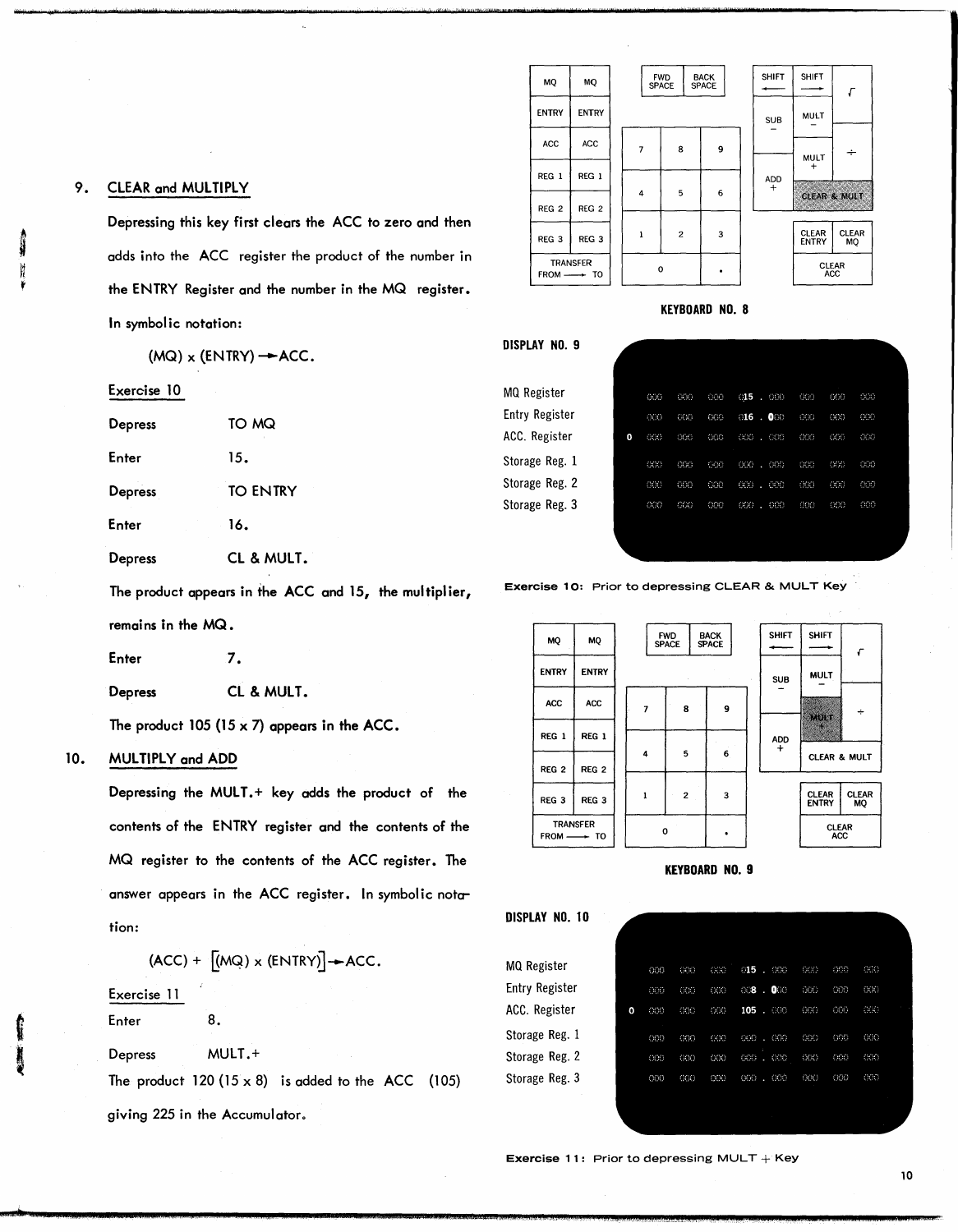### **FWD<br>SPACE BACK<br>SPACE SHIFT SHIFT** MQ MQ Г ENTRY ENTRY **MULT SUB** ACC | ACC 7 8 9 ÷ **MULT**  $REG 1 | REG 1$ ADD  $4 \mid 5 \mid 6$ CLEAR & MULT REG 2 | REG 2 CLEAR CLEAR<br>ENTRY MO  $1 \mid 2 \mid 3$ REG 3 | REG 3 TRANSFER<br>OM ----- TO  $\mathbf{o}$ CLEAR ACC FROM-

# KEYBOARD NO. 10

| <b>DISPLAY NO. 11</b> |   |      |     |      |                |                  |      |     |             |
|-----------------------|---|------|-----|------|----------------|------------------|------|-----|-------------|
| MQ Register           |   | OC O | 000 | 000  | 015            | COO              | OOS) | OOO | OCK)        |
| <b>Entry Register</b> |   | 000  | COO | OOO  | $\odot$ 3<br>× | $\bullet \infty$ | 000  | OCO | OOO         |
| ACC. Register         | 0 | OO)  | 000 | 000  | 225            | 000              | COO  | OO) | <b>COO</b>  |
| Storage Reg. 1        |   | 000  | COO | 000  | COO.           | COO              | COO  | OOO | OOO         |
| Storage Reg. 2        |   | OOO  | 000 | COO. | 000            | COO              | OGO. | COO | 000         |
| Storage Reg. 3        |   | OCK) | OOO | OOO  | C(X)           | 000              | OCHO | OOO | <b>OCK3</b> |
|                       |   |      |     |      |                |                  |      |     |             |
|                       |   |      |     |      |                |                  |      |     |             |

Exercise 12: Prior to depressing MULT (-) Key

| MQ               | MQ                                           |                | <b>FWD</b><br><b>SPACE</b> | <b>BACK</b><br><b>SPACE</b> | <b>SHIFT</b>            | <b>SHIFT</b>                 |                    |
|------------------|----------------------------------------------|----------------|----------------------------|-----------------------------|-------------------------|------------------------------|--------------------|
| <b>ENTRY</b>     | <b>ENTRY</b>                                 |                |                            |                             | <b>SUB</b>              | <b>MULT</b>                  |                    |
| <b>ACC</b>       | ACC                                          | $\overline{z}$ | 8                          | 9                           |                         |                              |                    |
|                  |                                              |                |                            |                             |                         | <b>MULT</b><br>┿             |                    |
| REG 1            | REG 1                                        |                |                            |                             | <b>ADD</b><br>$\ddot{}$ |                              |                    |
| REG <sub>2</sub> | REG <sub>2</sub>                             | 4              | 5                          | 6                           |                         | <b>CLEAR &amp; MULT</b>      |                    |
|                  |                                              |                |                            |                             |                         |                              |                    |
| REG <sub>3</sub> | REG <sub>3</sub>                             | 1              | $\overline{c}$             | 3                           |                         | <b>CLEAR</b><br><b>ENTRY</b> | <b>CLEAR</b><br>MQ |
|                  | <b>TRANSFER</b><br>$FROM \longrightarrow TO$ |                | 0                          |                             |                         | <b>CLEAR</b><br>ACC          |                    |



| NO. 12<br>DISPLAY |          |            |      |      |               |                |            |      |            |
|-------------------|----------|------------|------|------|---------------|----------------|------------|------|------------|
| MQ Register       |          | 000        | 000  | COO  | OC O          | OOO            | 000        | 000  | O(30)      |
| Entry Register    |          | 000        | CKKB | COO  | $\bigcirc$ 13 | 0 <sub>0</sub> | 000        | OCK3 | COO        |
| ACC. Register     | $\Omega$ | <b>GGO</b> | 000  | 000  | 144           | 000            | <b>COO</b> | 666  | <b>OGS</b> |
| Storage Reg. 1    |          | 000        | 000  | 600  | 000           | OCK)           | 000        | OOO  | COO        |
| Storage Reg. 2    |          | 000        | 6883 | CKNO | 000           | (NN)           | 000        | 000  | CO()       |
| Storage Reg. 3    |          | 000        | 000  | OO O | 000           | <b>Gran</b>    | O(30)      | OOO  | OCK)       |
|                   |          |            |      |      |               |                |            |      |            |

# 11. MULTIPLY and SUBTRACT

Depressing the MULT. - key multiplies the contents of the MQ register by the contents of the ENTRY register and subtracts the product from the contents of the ACC register. The answer appears in the ACC register. In symbolic notation:

 $(ACC) - [(MQ) \times (ENTRY)] \rightarrow ACC$ 

Exercise 12

Enter 8.

Depress MULT.-

The product 120  $(15 \times 8)$  is subtracted from the ACC (225) giving 105 in the ACC.

# 12. DIVIDE

Depressing the  $\div$  key divides the contents of the ACC register by the contents of the ENTRY register. The answer (quotient) appears in the MQ register. In symbolic notation:

 $(ACC) \div (ENTRY) \rightarrow MQ$ 

Exercise 13

| Depress        | <b>CLEAR ACC</b>                                  |
|----------------|---------------------------------------------------|
| Depress        | TO ACC                                            |
| Enter          | 144.                                              |
| <b>Depress</b> | <b>TO ENTRY</b>                                   |
| Enter          | 13.                                               |
| <b>Depress</b> | DIVIDE $(\frac{1}{r})$                            |
|                | The quotient 11.076 923 076 923 appears in the MQ |

register. The divisor (13) remains in the ENTRY register.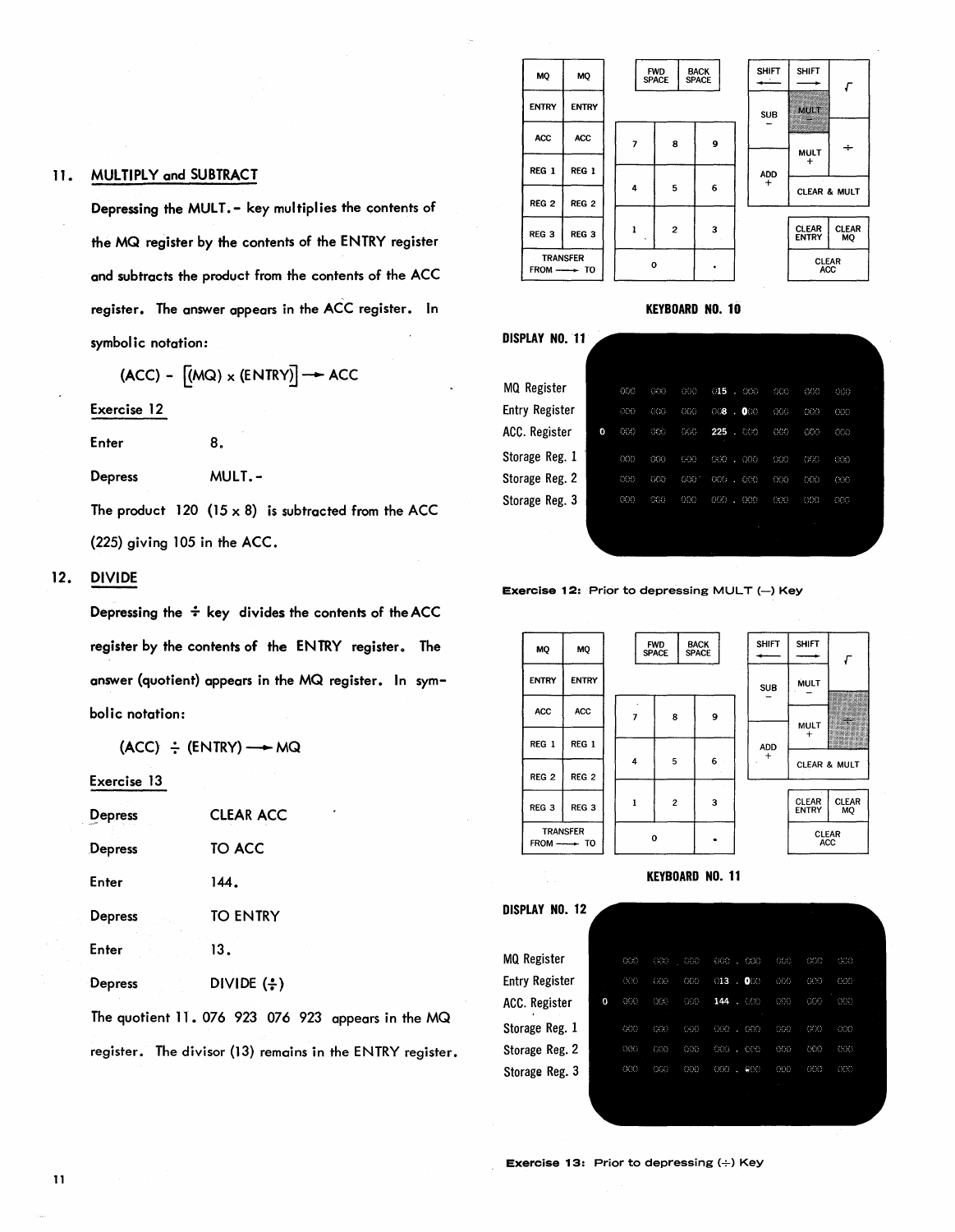| $\sim 10$                 |                  | Better control |   |                            |                      |              |                              |                    |
|---------------------------|------------------|----------------|---|----------------------------|----------------------|--------------|------------------------------|--------------------|
| MQ                        | MQ               |                |   | <b>FWD</b><br><b>SPACE</b> | <b>BACK</b><br>SPACE | <b>SHIFT</b> | <b>SHIFT</b>                 |                    |
| <b>ENTRY</b>              | <b>ENTRY</b>     |                |   |                            |                      | <b>SUB</b>   | <b>MULT</b>                  |                    |
| ACC                       | <b>ACC</b>       | 7              |   | 8                          | 9                    |              | MULT                         | ÷                  |
| REG 1                     | REG 1            |                |   |                            |                      | ADD          | $\div$                       |                    |
| REG <sub>2</sub>          | REG <sub>2</sub> | 4              |   | 5                          | 6                    | $\ddot{}$    | CLEAR & MULT                 |                    |
|                           |                  |                |   |                            |                      |              |                              |                    |
| REG <sub>3</sub>          | REG <sub>3</sub> | ı              |   | $\overline{c}$             | 3                    |              | <b>CLEAR</b><br><b>ENTRY</b> | <b>CLEAR</b><br>MQ |
| $FROM \longrightarrow TO$ | <b>TRANSFER</b>  |                | o |                            |                      |              | <b>CLEAR</b><br><b>ACC</b>   |                    |

# **13. SQUARE ROOT**

Depressing the V<sup>-</sup>key takes the square root of the con**tents of the ACC register and places the answer in the MQ register. In symbolic notation:** 

$$
\sqrt{(ACC.)} \rightarrow MQ
$$

**Exercise 14** 

**Depress TOACC Enter 2. Depress** 

**1.414--- (V2) appears in MQ.** 



| DISPLAY NO. 13        |            |      |      |            |           |   |            |      |      |     |
|-----------------------|------------|------|------|------------|-----------|---|------------|------|------|-----|
| MQ Register           |            | 000  | 000  | 000        | COO       |   | COO        | 600  | 000  | 000 |
| <b>Entry Register</b> |            | COO  | COO  | CKM)       | 666       | ٠ | -000       | OOO  | 000  | 000 |
| ACC. Register         | $^{\circ}$ | OOO  | 000  | 000        | $\odot$ 2 | × | $\bullet$  | 000  | OOD: | COO |
| Storage Reg. 1        |            | O(O) | 000  | <b>GKM</b> | COO       | ٠ | 000        | 000  | 000  | 000 |
| Storage Reg. 2        |            | COO  | COO. | CKXXX      | COO       | ٠ | -000       | CKKO | 000  | 000 |
| Storage Reg. 3        |            | OGO  | COO  | OGO)       | O(N)      |   | <b>OOO</b> | 600  | OCK) | 000 |
|                       |            |      |      |            |           |   |            |      |      |     |
|                       |            |      |      |            |           |   |            |      |      |     |

Exercise 14: Prior to depressing  $\sqrt{\phantom{a}}$  Key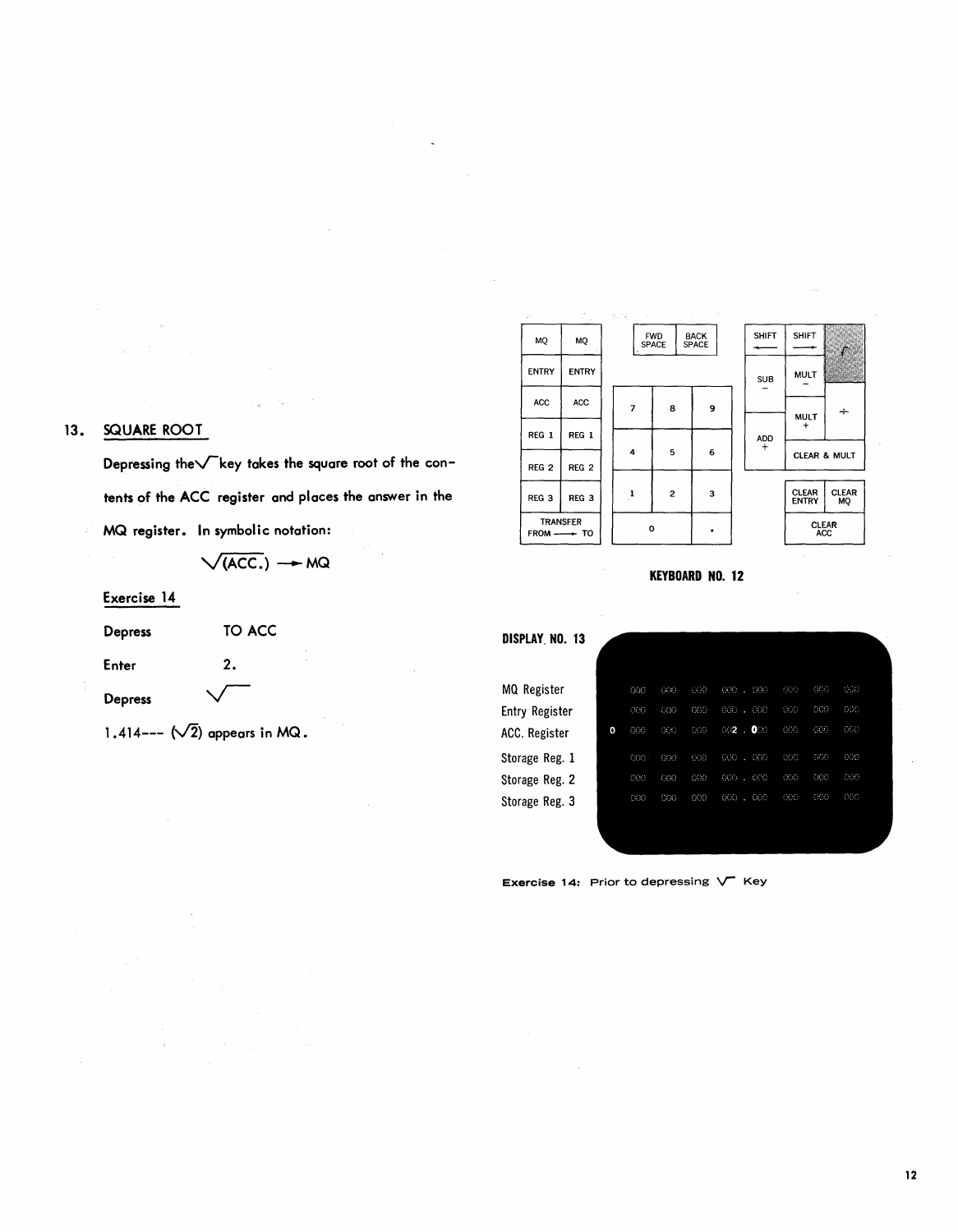| MQ               | <b>MQ</b>                 |                      | <b>FWD</b><br><b>SPACE</b> | <b>BACK</b><br><b>SPACE</b> | <b>SHIFT</b> | <b>SHIFT</b>                 |                    |
|------------------|---------------------------|----------------------|----------------------------|-----------------------------|--------------|------------------------------|--------------------|
| ENTRY            | <b>ENTRY</b>              |                      |                            |                             | <b>SUB</b>   | <b>MULT</b>                  |                    |
| <b>ACC</b>       | <b>ACC</b>                |                      |                            |                             |              |                              |                    |
|                  |                           | 7                    | 8                          | 9                           |              | <b>MULT</b>                  | ÷                  |
| REG 1            | REG 1                     |                      |                            |                             | <b>ADD</b>   | ÷                            |                    |
|                  |                           | $\ddot{\phantom{a}}$ | 5                          | 6                           | $\ddot{}$    | <b>CLEAR &amp; MULT</b>      |                    |
| REG <sub>2</sub> | REG <sub>2</sub>          |                      |                            |                             |              |                              |                    |
|                  |                           |                      |                            |                             |              |                              |                    |
| REG <sub>3</sub> | REG <sub>3</sub>          | 1                    | $\overline{c}$             | 3                           |              | <b>CLEAR</b><br><b>ENTRY</b> | <b>CLEAR</b><br>MQ |
| TRANSFER         | $FROM \longrightarrow TO$ |                      | O                          |                             |              | <b>CLEAR</b><br><b>ACC</b>   |                    |

# KEYBOARD NO. 13

| DISPLAY NO. 14        |         |      |      |      |      |             |             |      |      |
|-----------------------|---------|------|------|------|------|-------------|-------------|------|------|
| MQ Register           | $\circ$ | O(1) | (33) | 000  | 001  | 414         | 213         | 562  | 373  |
| <b>Entry Register</b> |         | 000  | COO  | CCO. | 000  | $\sim$ CKEP | 000         | OCK) | OD() |
| ACC. Register         |         | 600  | 000  | 000  | 000  | -000        | <b>CERD</b> | 660  | 000  |
| Storage Reg. 1        |         | 0<   | OOR: | 000  | OO)  | . 000       | CCK)        | OGO  | OOO  |
| Storage Reg. 2        |         | 000  | 000  | 000  | GOG- | -000<br>÷   | COO         | O(3) | 000  |
| Storage Reg. 3        |         | COO  | COD  | OOO  | OGO. | 000         | <b>OCKI</b> | OGO  | .600 |
|                       |         |      |      |      |      |             |             |      |      |



| DISPLAY NO. 15        |          |            |      |            |                |          |       |      |     |  |
|-----------------------|----------|------------|------|------------|----------------|----------|-------|------|-----|--|
| <b>MQ</b> Register    | $\Omega$ | COO        | 000  | <b>OGS</b> | 001            | 414      | 213   | 562  | 373 |  |
| <b>Entry Register</b> |          | 0          | (36) | CKE        | 000            | OCK)     | GL(2) | O(3) | COO |  |
| ACC. Register         |          | <b>OOO</b> | 000  | COO        | C <sub>1</sub> | 999      | 999   | 999  | 987 |  |
| Storage Reg. 1        |          | OCO        | OOO  | 000        | eni            | 414      | 213   | 562  | 373 |  |
| Storage Reg. 2        |          | 000        | GOO  | COO        | COO            | 000<br>× | 000   | 000  | OOO |  |
| Storage Reg. 3        |          | OOO        | 000  | 000        | OO.            | 000<br>÷ | OO.   | COO  | COO |  |
|                       |          |            |      |            |                |          |       |      |     |  |
|                       |          |            |      |            |                |          |       |      |     |  |

Exercise 15: After completion of all operations

# 14. TRANSFER

Depressing the TRANSFER key will transfer the contents of the selected FROM register to the selected TO register. (See Section 1.)

# Exercise 15

Depress FROM MQ

TO REG. 1

TRANSFER

The contents of the MQ (1.414) is in Reg. 1. The con-

tents of the MQ is unchanged.

Depress TO ENTRY

TRANSFER

1.414 is now in ENTRY and MQ.

Depress CL & MULT.

 $\sqrt{2}$  x  $\sqrt{2}$  is now in the Accumulator.

With the decimal point in the center position the ACC

should read

1 .999 999 999 987

This routine may be used as a quick check of proper

equipment operation.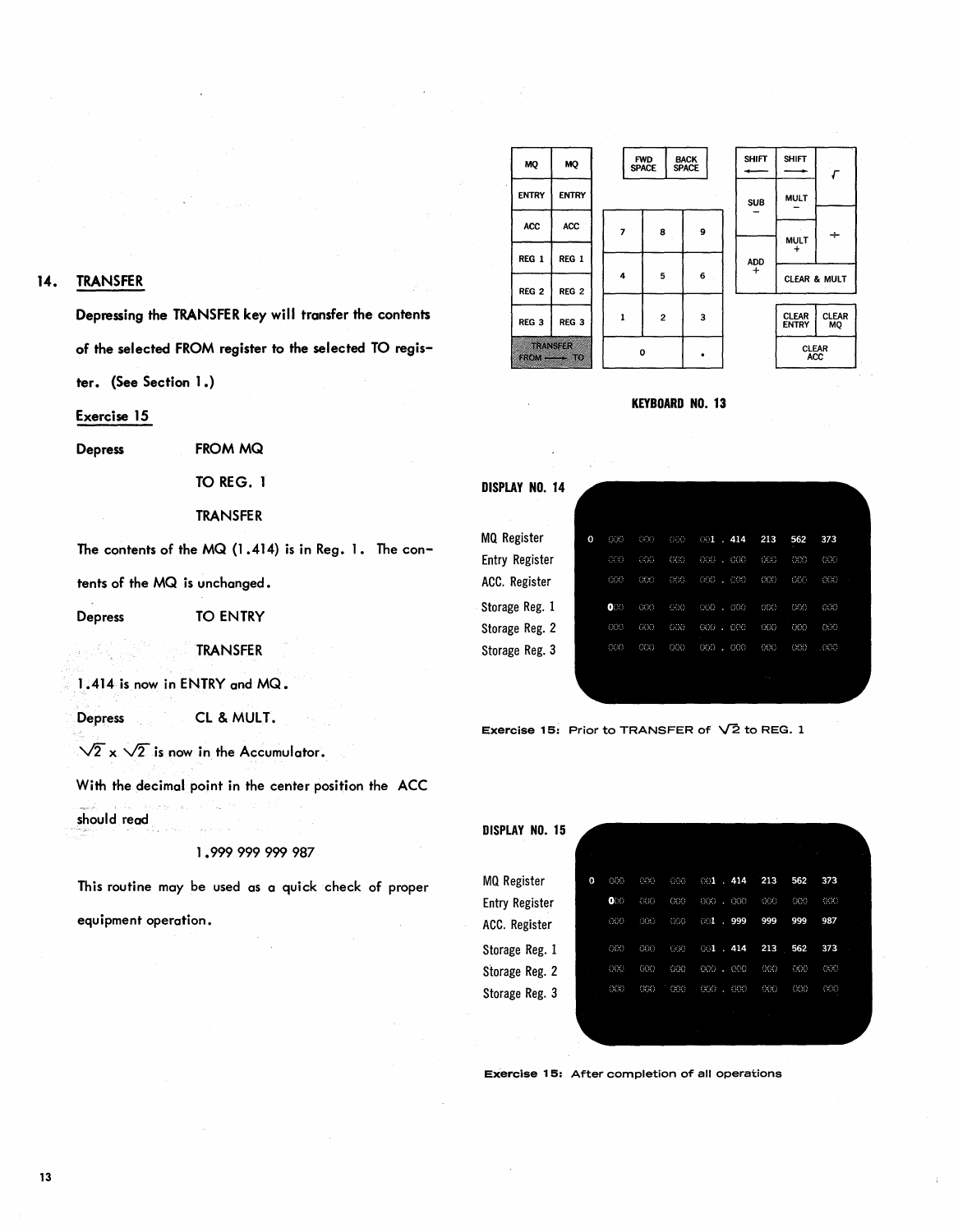# SPECIAL OPERATIONS

The preceding sections have described those operations which must be mastered to use the Wyle SCIENTIFIC with a degree of competence. This section describes operations which are useful in more complex problems and which extend appreciably the capabilities of the calculator.

# 15. ADD FROM ANY REGISTER

When this switch is in the "on" (up) position, the contents of the selected FROM register may be added to or subtracted from the contents of the ACC register. In the "off" (down) position, only the contents of the ENTRY register can be added to or subtracted from the contents of the ACC register.

# Exercise 16

Clear all Registers.

Place ADD FROM ANY REG. key in "on" position.

| TO ACC. |
|---------|
| 25.     |
| TO R1   |
| 18.     |
| FROM R1 |
| ADD     |
|         |

 $25 + 18 = 43$  appears in ACC.

Note: Contents of R1 added to contents of ACC.

Answer appears in ACC.  $(R1) + (ACC) \rightarrow ACC$ .

| Depress                        | TO MQ                                                 |
|--------------------------------|-------------------------------------------------------|
| Enter                          | 13.                                                   |
| Depress                        | FROM MQ                                               |
| Depress                        | <b>SUB</b>                                            |
| $43 - 13 = 30$ appears in ACC. |                                                       |
|                                | Note: Contents of MQ subtracted from contents of ACC. |
|                                |                                                       |

Answer appears in ACC.  $(ACC) - (MQ) \longrightarrow (ACC)$ 



KEYBOARD NO. 14

| <b>DISPLAY</b><br>NO. 16 |          |      |      |       |               |   |           |      |       |       |
|--------------------------|----------|------|------|-------|---------------|---|-----------|------|-------|-------|
| <b>MQ</b> Register       |          | COO  | OO)  | COO   | OO)           |   | COO       | 000  | 000   | (313) |
| <b>Entry Register</b>    |          | 000  | C(X) | COO   | OOG.          |   | 000       | OCK) | COO   | OCK)  |
| ACC. Register            |          | 000  | OG 2 | 000   | 025           | × | 6300      | COO  | COO   | COO   |
| Storage Reg. 1           | $\Omega$ | OOO  | 000  | (400) | $\bigcirc$ 18 |   | $\bullet$ | COO  | OGG.  | COO   |
| Storage Reg. 2           |          | O(3) | 600  | 600   | OOD.          |   | 000       | 000  | O(1)  | 000   |
| Storage Reg. 3           |          | 000  | 000  | 000   | COO           |   | 000       | 000  | (3,3) | COO   |
|                          |          |      |      |       |               |   |           |      |       |       |

**Exercise 16:** Prior to adding (REG.  $1$ ) + (ACC)

| DISPLAY NO. 17        |   |      |      |     |               |           |                                                        |      |     |  |
|-----------------------|---|------|------|-----|---------------|-----------|--------------------------------------------------------|------|-----|--|
|                       |   |      |      |     |               |           |                                                        |      |     |  |
| <b>MQ</b> Register    | 0 | 000  | 600  | 000 | 013           | $\bullet$ | COO                                                    | 000  | 000 |  |
| <b>Entry Register</b> |   | (36) | OGX3 | 000 | O(1)          | 000       | $\langle \, \beta_{\rm s} \, \beta_{\rm s} \, \rangle$ | 000  | COO |  |
| ACC. Register         |   | COO  | 000  | 000 | $-43$         | 000       | CO.                                                    | OCO. | OGO |  |
| Storage Reg. 1        |   | 000  | COO  | (3) | $\bigcirc$ 18 | - 60      | COO                                                    | 000  | OOO |  |
| Storage Reg. 2        |   | COSS | GCD  | 000 | OOO.<br>×     | C(X,Y)    | <b>OKRO</b>                                            | O(3) | 000 |  |
| Storage Reg. 3        |   | 000  | 000  | OOO | OOO           | COO       | OCKE                                                   | 000  | OOO |  |
|                       |   |      |      |     |               |           |                                                        |      |     |  |
|                       |   |      |      |     |               |           |                                                        |      |     |  |

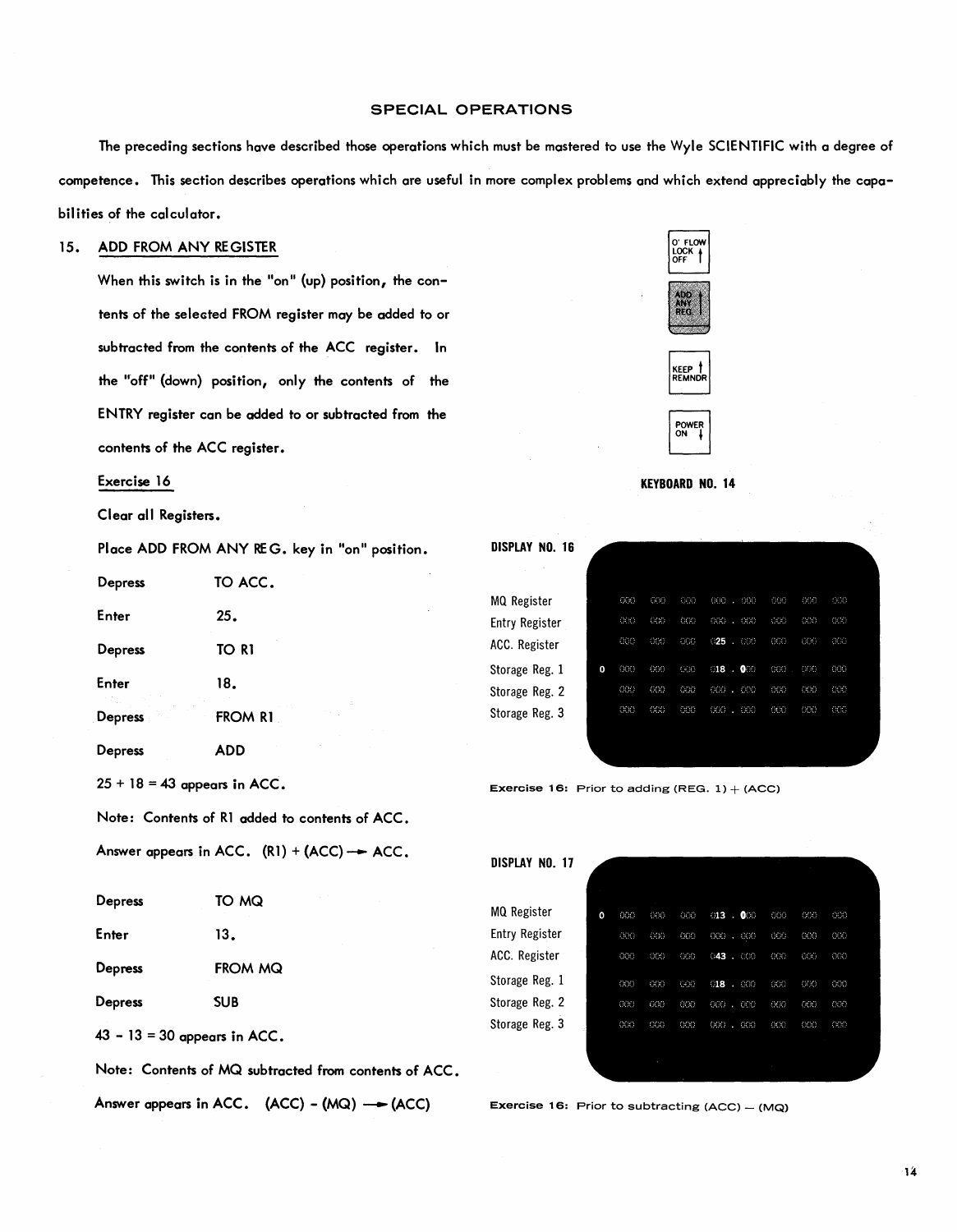# 16. OVERFLOW

When the "Overflow Lock Off" switch is in the "off" (up) position, the overflow lockout is inhibited. Overflow normally occurs when the answer to an operation exceeds the capacity of the machine, as for example, when two seven digit numbers are multiplied together with the decimal in the center position (only 12 digits available for product). Overflow indication consists of all digits in the display intensified, plus a line of zeros at the far right edge of the display. Overflow unlocked by depressing the TO ACC (or any "TO" key). The problem may be repeated after moving the decimal point appropriately.

# Exercise 17

Multiply 786 357 1. by 843 621 1. with decimal point set at middle position. Overflow occurs. The correct answer is 66 338036448 091, obtained by moving the decimal point 3 places to the right and repeating the operation. With the decimal point in the center position and overflow lock off, repeat the multiplication. The answer in the Accumulator is incorrect.

This exercise shows that the overflow lock should be "on" (down) when perfonning large number operations. It should be "off" only under conditions shown in Step I7A.

Perform Exercise 17A with Overflow Lock "ON" (down).







MQ Register Entry Register ACC. Register Storage Reg. 1 Storage Reg. 2 Storage Reg. 3

| 0 | 000 |     |         | 007 863 571 .000 000 000 |     |     | 000 | 0        |
|---|-----|-----|---------|--------------------------|-----|-----|-----|----------|
|   | 436 |     | 211 000 | 000 . 000 000 000        |     |     | 000 | 0        |
|   | 000 | 000 | 000     | 000 . 000 000            |     | 000 | 000 | 0        |
|   | 000 | 000 | 000     | 000 . 000 000            |     | 000 | 000 | 0        |
|   | 000 | 000 | 000     | 000 . 000                | 000 | 000 | 000 | 0        |
|   | 000 | 000 | 000     | 000 . 000 000            |     | 000 | 000 | $\bf{0}$ |
|   |     |     |         |                          |     |     |     |          |
|   |     |     |         |                          |     |     |     |          |

Exercise 17: Overflow indication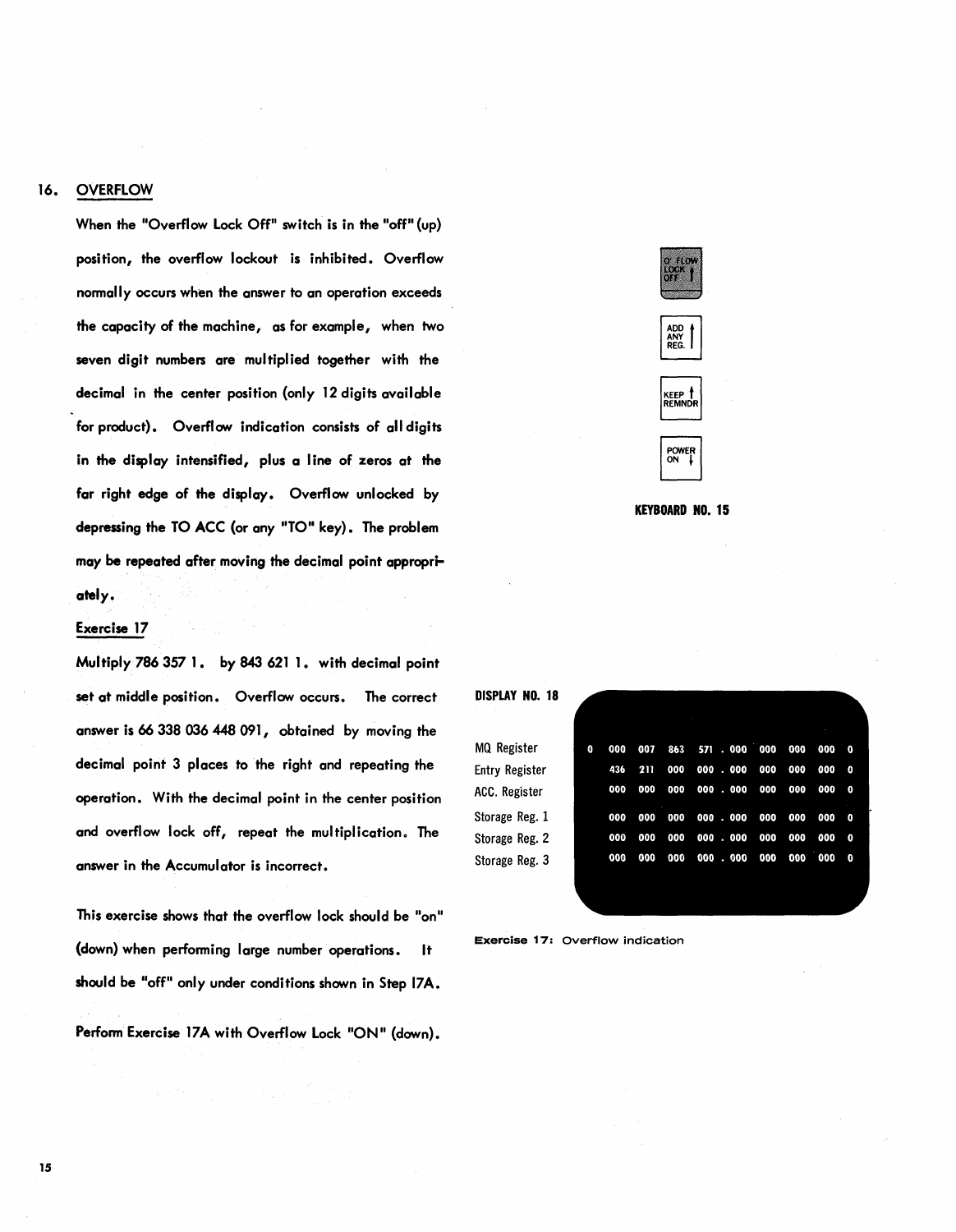# Exercise 17A

Clear MQ, ENTRY and ACCUMULATOR

Depress TO ENTRY Enter 15. ADD Enter 16.

**SUBTRACT** 

The Accumulator contains the tens complement of the

Answer -1.

Enter 2.

ADD

The machine overflows since we were adding 2. to 999 999 999 999.

Repeat this exercise with Overflow Lock "Off" (up). The correct answer  $(-1. + 2. = 1.)$  appears in the Accumulator.

The example illustrates that the Overflow Lock, when off, permits ADD and SUBTRACT, and both negative and positive cumulative multiplication operation in the negative number region, the answer being in true form if it is positive and in tens complement form if it is negative.

# 17. COMPLEMENTING

When the answer is in complement form (negative) the re-complementing operation is as follows. Perform Exercise 17A up to the first subtraction, then perform Exercise 18.

| DISPLAY NO. 19 |  |
|----------------|--|
|----------------|--|

| MQ Register    | m. | 000 | 000 | 00 |
|----------------|----|-----|-----|----|
| Entry Register |    | 000 | 000 | 00 |
| ACC. Register  |    | 000 | 000 | 00 |
| Storage Reg. 1 |    | 000 | 000 | 00 |
| Storage Reg. 2 |    | 000 | 000 | 00 |
| Storage Reg. 3 |    | 000 | 000 | 00 |
|                |    |     |     |    |
|                |    |     |     |    |

|        |  |  |  | 000 000 000 000 .000 000 0 <u>00 000 0</u> |  |  |
|--------|--|--|--|--------------------------------------------|--|--|
|        |  |  |  | 000 000 000 001 .000 000 000 000 0         |  |  |
| $\sim$ |  |  |  | 000 000 000 000 000 000 0 <u>00 000 0</u>  |  |  |
|        |  |  |  | 000 000 000 000 .000 000 000 000 0         |  |  |
|        |  |  |  | 000 000 000 000 .000 000 000 000 0         |  |  |
|        |  |  |  |                                            |  |  |
|        |  |  |  |                                            |  |  |

**Exercise 17A:** Overflow on adding 2. to 999 999 999 999 999 (the tens complement of  $-1$ )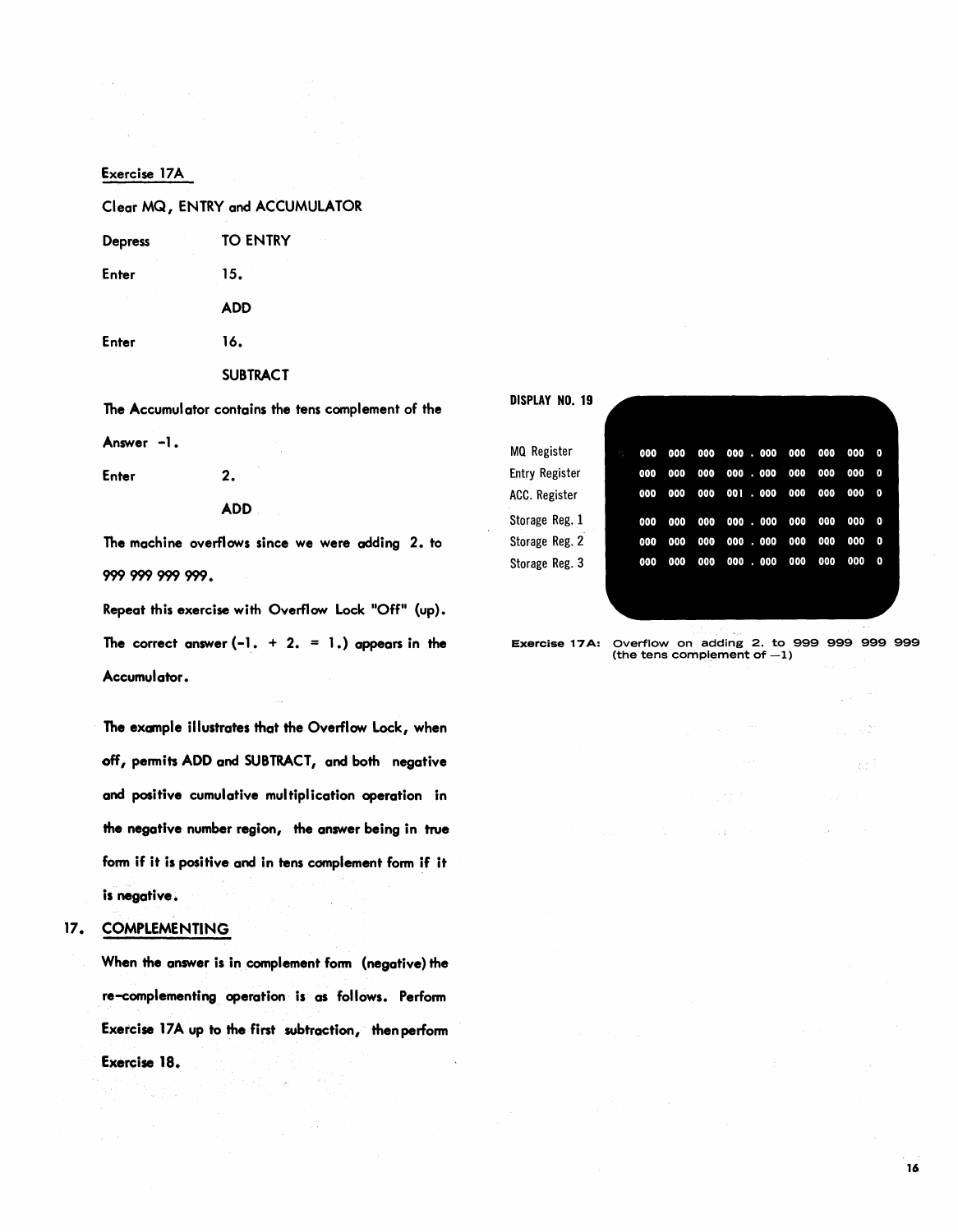# Exercise 18

Depress FROM ACC

The correct answer 1. appears in the ACC. It should be remembered that it is negative.

# 18. KEEP REMAINDERS

When the "Keep Remainder" switch is "on" (up) 10 times the remainder of a division operation is retained in the accumulator register. Also, twice the root is retained in the Entry register after a square root operation, as well as 10 times the true remainder. For example, with Keep Remainder "on", perform Exercise 19.

Exercise 19

| Depress | <b>CLEAR ACC</b>                                   |
|---------|----------------------------------------------------|
| Depress | TO ACC                                             |
| Enter   | 144.                                               |
| Depress | <b>TO ENTRY</b>                                    |
| Enter   | 13.                                                |
| Depress | DIVIDE $(*)$                                       |
|         | The quotient, 11.076 923 076 923 appears in the MQ |

register. The remainder X10 appears in the ACC register.

| <b>Depress</b> | TO ACC          |
|----------------|-----------------|
| <b>Depress</b> | SHIFT RIGHT     |
| <b>Depress</b> | DIVIDE $(\div)$ |

The digits to the right of the decimal are additional digits of the quotient. This operation may be continued indefinitely for any precision of division that may be required.

DISPLAY NO. 20

| <b>MQ</b> Register |   | 000  | OOO | OOO  | OO.  | OOO  | <b>OOR</b> | COO  | OCK3 |
|--------------------|---|------|-----|------|------|------|------------|------|------|
| Entry Register     |   | 999  | 999 | 999  | 999  | COO  | OG3        | 000  | COO  |
| ACC. Register      | o | COO  | 000 | 000  | COO  | COO  | OCH)       | 000  | O(3) |
| Storage Reg. 1     |   | 000  | CO  | C(0) | (32) | OGK) | O(2)       | OGK) | COO  |
| Storage Reg. 2     |   | O(X) | 000 | 600  | O(X) | CO.  | 000        | COO  | 000  |
| Storage Reg. 3     |   | 000  | 000 | COO  | COO  | COO. | OOO        | 000  | 000  |
|                    |   |      |     |      |      |      |            |      |      |
|                    |   |      |     |      |      |      |            |      |      |





KEYBOARD NO. 16

| DISPLAY<br>NO. 21     |   |                 |      |      |          |       |      |       |      |  |
|-----------------------|---|-----------------|------|------|----------|-------|------|-------|------|--|
| <b>MQ</b> Register    |   | 000             | C(1) | (33) | 011<br>× | 076   | 923  | 076   | 923  |  |
| <b>Entry Register</b> |   | 0<              | (30) | 000  | 013<br>× | 000   | COO  | 000   | COO  |  |
| ACC. Register         | 0 | CO <sub>0</sub> | OOO  | OCO) | 010      | . 000 | COO  | COO   | COD: |  |
| Storage Reg. 1        |   | OCK3            | 000  | GOO. | 000<br>× | COO   | 000  | O(10) | OR R |  |
| Storage Reg. 2        |   | 000             | 600  | 000  | OOO<br>× | OCO.  | O(3) | CCO   | 000  |  |
| Storage Reg. 3        |   | O(X)            | 000  | 000  | O(30)    | OCK)  | COO  | COO   | OOO  |  |
|                       |   |                 |      |      |          |       |      |       |      |  |

**Exercise 19:** Result of division  $(\div)$  operation showing quotient, divisor and remainder x 10

TO ENTRY **TRANSFER** CLEAR ACC

**SUBTRACT**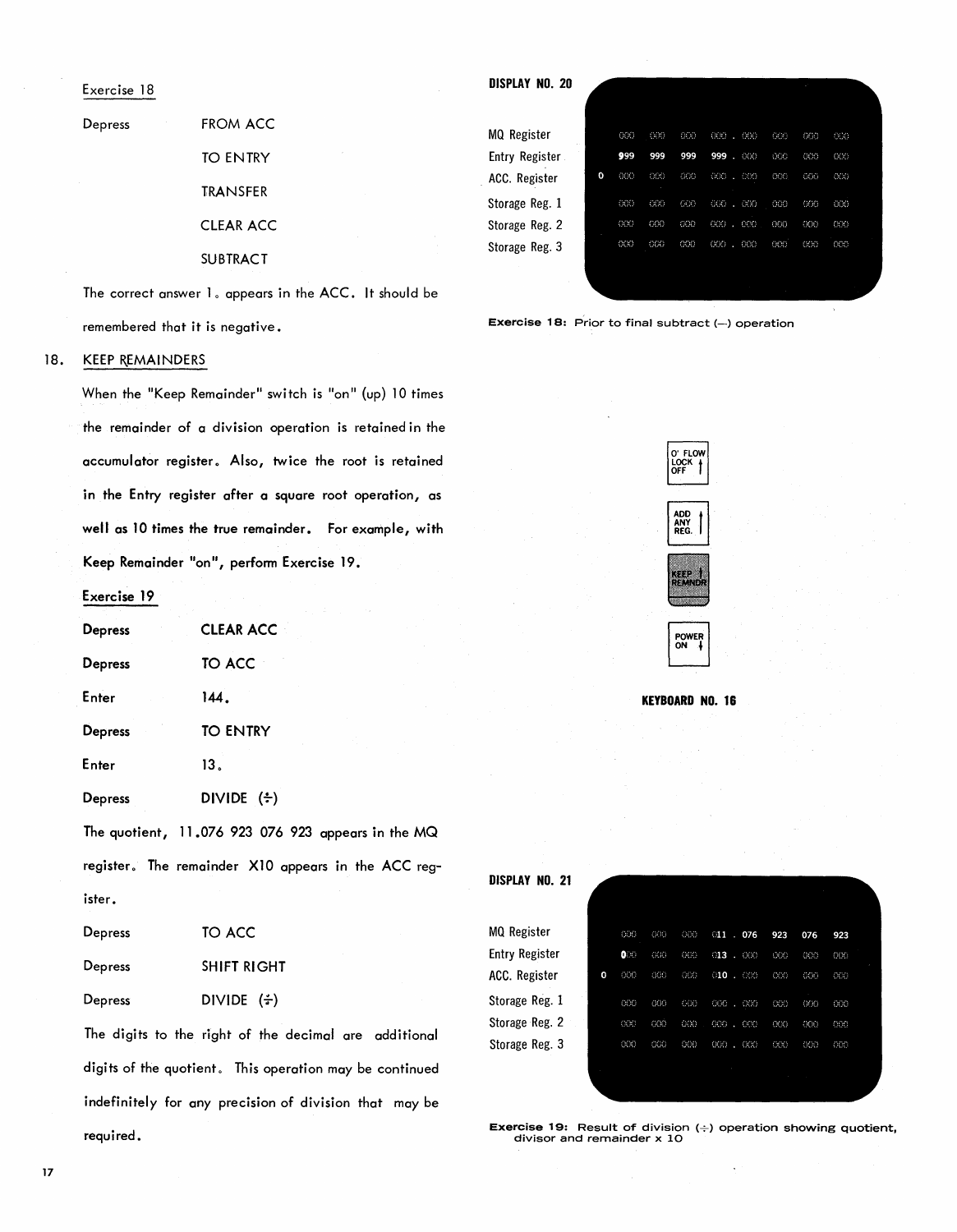18A. FOR SQUARE ROOT, operation is similar.

 $2<sub>o</sub>$ 

Exercise 19A Depress TO ACC

Depress

Enter

 $\sqrt{2}$  appears in MQ.

 $2 \times \sqrt{2}$  appears in the ENTRY.

The remainder appears in ACC.

Depress SHIFT RIGHT  $\ddot{\cdot}$ 

Depress

Digits to the right of the decimal point in MQ are the next significant digits of the root. In this case, only one division operation is val id.

# 19. MULTIPLE OPERATIONS

In this type of operation, various keys may be operated simul taneously providing a flexible solution to some problems.

19A. Entering two Registers at the same time is accomplished by depressing two TO keys simultaneously.

Exercise 20

Depress TO MQ, TO ENTRY, simultaneously.

Enter 5.

Depr ess MULT.+

 $(5 \times 5)$  = 25 appears in ACC Register.

Only three registers can be entered simultaneously.

Only one of these can be a storage register.

| DISPLAY NO. 22        |   |                |            |      |                           |            |      |             |      |
|-----------------------|---|----------------|------------|------|---------------------------|------------|------|-------------|------|
| <b>MQ</b> Register    |   | 000            | 000        | 000  | $001$ .                   | 414        | 213  | 562         | 373  |
| <b>Entry Register</b> |   | 000            | 000        | COO. | $002 -$                   | 828        | 427  | 124         | 746  |
| ACC. Register         | 0 | 0 <sub>0</sub> | OOC.       | 000  | $\mathbb{C} \mathbb{Z}$ . | 688        | 386  | 088         | 714  |
| Storage Reg. 1        |   | OOS)           | 000        | 600  | G.K) . GCKD               |            | 000  | OGO.        | 000  |
| Storage Reg. 2        |   | COO            | <b>GOO</b> | 000  | CCO .                     | <b>OCC</b> | 000  | 500         | GGC. |
| Storage Reg. 3        |   | COO            | O(3)       | OOO  | OCKO . OCKO               |            | OGG) | <b>OOST</b> | OCK3 |
|                       |   |                |            |      |                           |            |      |             |      |
|                       |   |                |            |      |                           |            |      |             |      |

Exercise 19A: Result of  $\vee$  operation showing  $\vee$ 2 in MQ,

2 x  $\sqrt{2}$  in ENTRY, remainder in ACC.



**KEYBOARD NO. 17** 

| DISPLAY NO. 23        |   |      |     |      |             |                |      |      |      |
|-----------------------|---|------|-----|------|-------------|----------------|------|------|------|
| <b>MQ Register</b>    |   | 000  | COO | COO  | 0.5         | 0 <sup>o</sup> | 000  | 000  | 000  |
| <b>Entry Register</b> |   | 000  | COD | COO. | 005<br>÷    | 0 <sub>0</sub> | OOO. | 000  | COO  |
| ACC. Register         | 0 | 000  | 000 | COO. | <b>CERD</b> | . 000          | OOO  | COD. | CKK) |
| Storage Reg. 1        |   | CKX3 | COO | (3)  |             | $000 - 000$    | 000  | OOG  | 000  |
| Storage Reg. 2        |   | OOO  | COO | COO  | CCK3<br>٠   | CO.            | 000  | 000  | COO  |
| Storage Reg. 3        |   | (33) | 000 | 000  | 000         | $-000$         | 000  | (35) | COO  |
|                       |   |      |     |      |             |                |      |      |      |
|                       |   |      |     |      |             |                |      |      |      |

Exercise 20: Prior to depressing CLEAR & MULT Key (Note two bright TO Markers)

This concludes the explanation of the operation of the Wyle SCIENTIFIC electronic calculator. With these operations clear Iy in mind, real mastery of the machine is only a matter of practice.